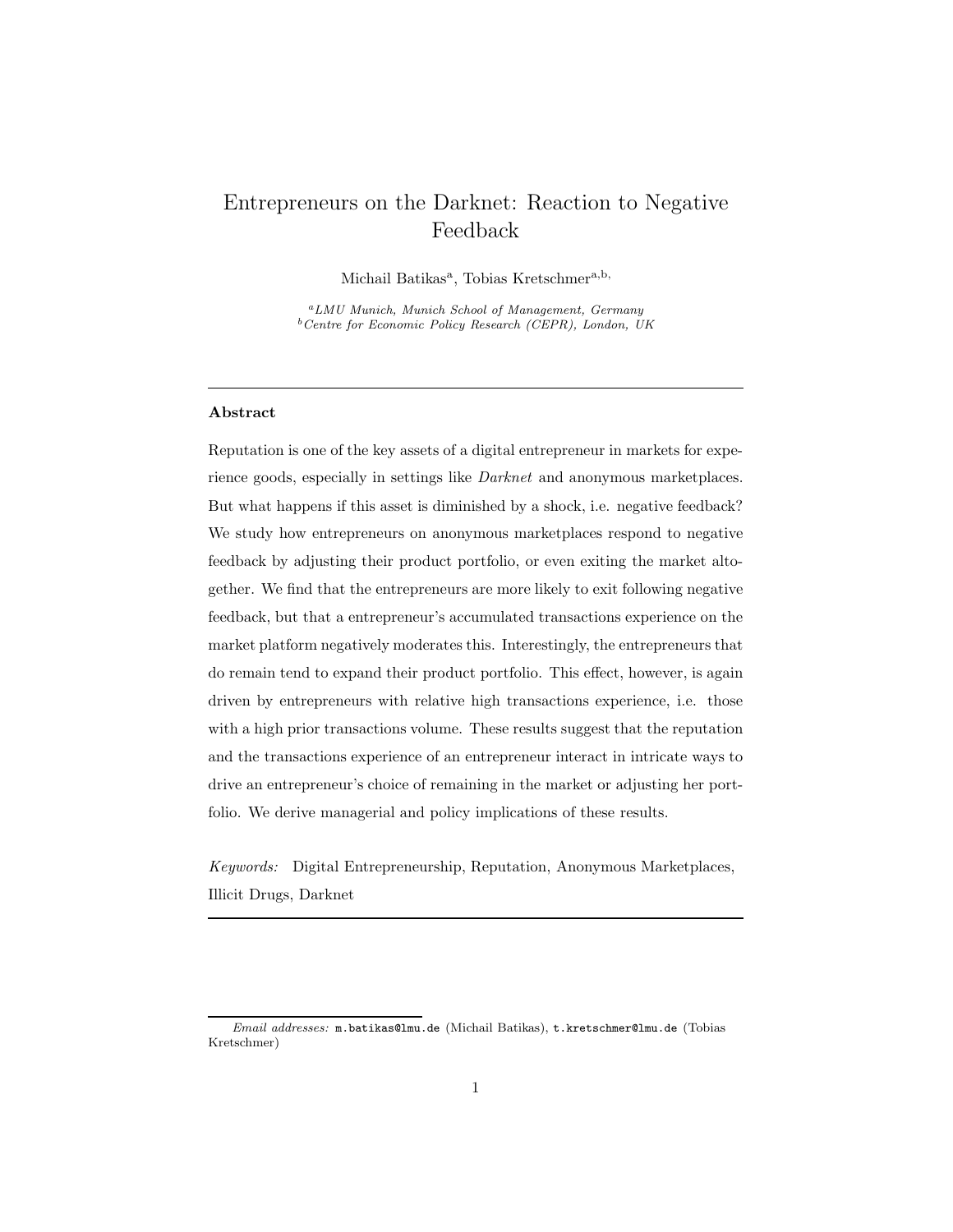#### 1. Introduction

The *Darknet* is becoming an increasingly popular place for entrepreneurs to engage in grey or black market activities. The *Darknet* has emerged in recent years as an infrastructure unaffected by growing privacy and security concerns on the mainstream internet and facilitates anonymous and untraceable transactions, creating an attractive environment for the trade of illegal goods and services<sup>[1](#page-1-0)</sup>. Inherent to the *Darknet's* anonymity is the fact that many of the marketplaces selling illegal goods via the *Darknet* were able to evolve and grow without any regulatory oversight and intervention. This implies that transactions on the *Darknet* are governed by different principles as contracts are not enforceable in court and transaction partners typically never meet or even know each other's whereabouts.

Digital "*Darknet* entrepreneurs" have the same fundamental goals as conventional ones: They spot a market opportunity, assemble the required resources, and move to fill the opportunity gap. Once entered, they try to remain in business (survival as the first goal) and ultimately grow their operations (growth as the second goal)[\(Lewis and Churchill, 1983](#page-31-0); [Scott and Bruce](#page-33-0), [1987\)](#page-33-0). The fundamental difference is how they achieve their goals in markets in which it is impossible (and unwanted) to build personal relations and rapport with customers. For experience goods, this is especially challenging as the quality of a good or service cannot be ascertained prior to completing the transaction [\(Nelson](#page-32-0), [1970,](#page-32-0) [1974;](#page-32-1) [Riordan, 1986](#page-33-1)). *Darknet* entrepreneurs have to rely almost exclusively on reputation built and communicated publicly, while conventional entrepreneurs can use prior transactions with existing customers to build relationship-specific trust or use their brand name as a mechanism to provide information about quality [\(Tadelis, 1999\)](#page-33-2). Hence, reputation (for quality, reliability, speedy delivery etc.) is a core asset for digital entrepreneurs, especially those operating on Darknet marketplaces [\(Goldfarb and Tucker, 2017;](#page-29-0) [Rindova et al.,](#page-33-3) [2010\)](#page-33-3), and

<span id="page-1-0"></span><sup>&</sup>lt;sup>1</sup>We describe the *Darknet* in more detail in Section [2](#page-3-0)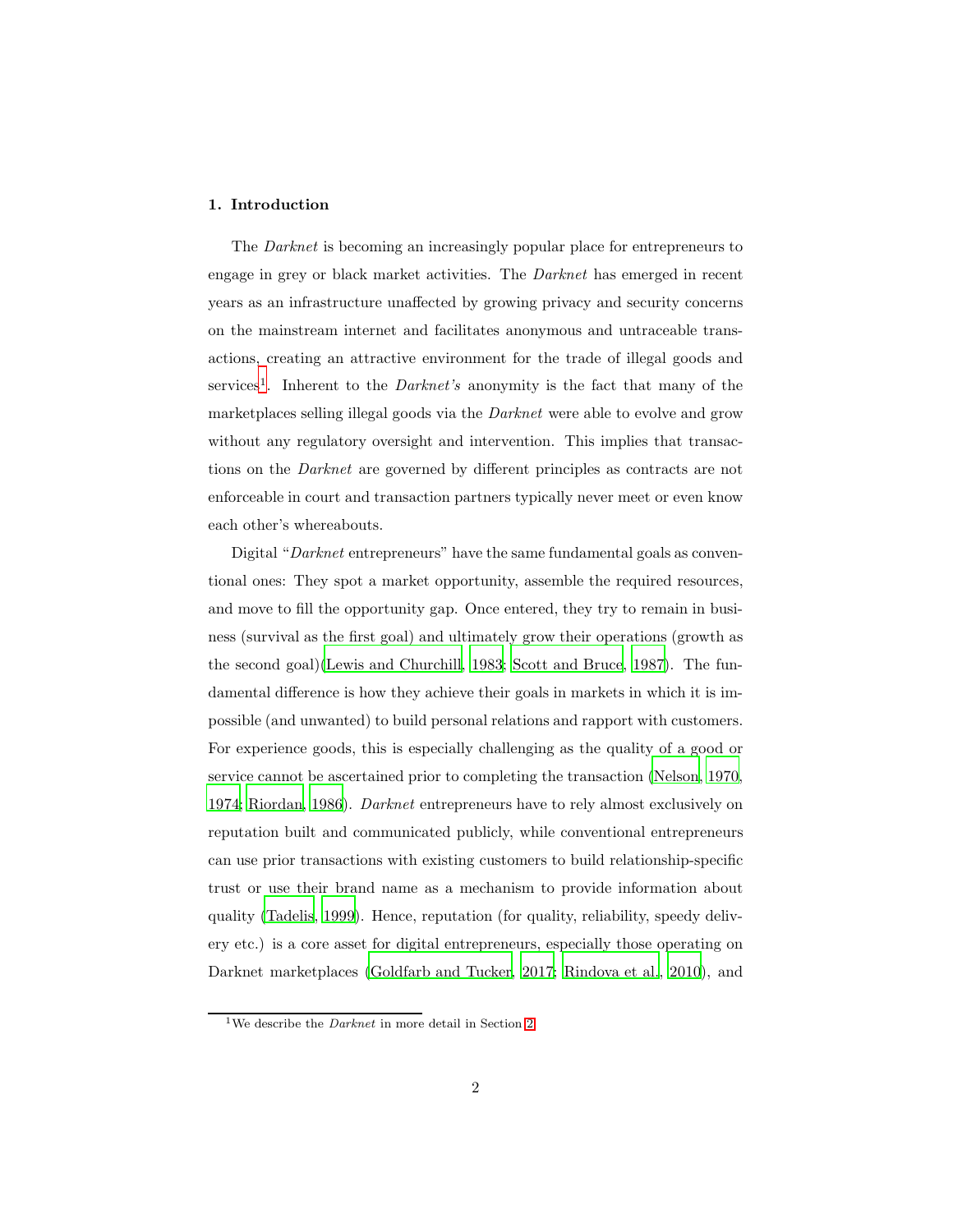the strategic management of reputation is crucial to achieve an entrepreneur's goals [\(Weigelt and Camerer](#page-34-0), [1988](#page-34-0)).

Just as offline criminal entrepreneurs have been shown to respond to economic incentives [\(Levitt and Venkatesh, 2000](#page-31-1); [Clay, 1997](#page-28-0); [Greif](#page-29-1), [1989](#page-29-1)), online entrepreneurs that engage in a significant amount of transactions and consequently draw a significant portion of their income from illegal online sales will respond to changes in their environment and competitive position. We study the strategic actions of such "*Darknet* entrepreneurs" on one of the largest platform for illicit goods and services in its time, *Agora*. In doing so, we combine two unique features of the *Agora* marketplace and the entrepreneurs active on it. First, *Darknet* entrepreneurs have few other instruments or features (like participating in the forum of a marketplace in the case this marketplace has a forum, or changing the self description) that set them apart from their competitors except for their accumulated reputation, so that a change in an entrepreneur's reputation will likely trigger a response. Second, it is relatively easy for *Darknet* entrepreneurs to adjust their portfolio as supply of drugs (the category we study) is a relatively flexible market, with most suppliers offering a wide range of drugs that can then be sold by entrepreneurs on *Darknet* marketplaces. Hence, our concrete research question is: *Will Darknet entrepreneurs adjust their product portfolio in response to negative feedback and if so, how?*

We focus on two possible reactions: First, entrepreneurs can exit the market if they suffer from negative feedback. Their expected profits from each transaction decline [\(Bhaskar et al.](#page-27-0), [2017\)](#page-27-0). As a consequence entrepreneurs may simply leave to pursue other opportunities or to take their activities to another (online or offline) market. We call this the *extensive margin*, i.e. the decision to operate in a market at all. Second, entrepreneurs can adjust their portfolio of listings in response to negative feedback, i.e. the mix and amount of products they sell. This could either result in a contraction of the products offered to focus on the most profitable items, or in an expansion to rebuild reputation and diversify away from the existing range of offerings. Changes in the extent and composition of an entrepreneur's offerings refer to the *intensive margin*.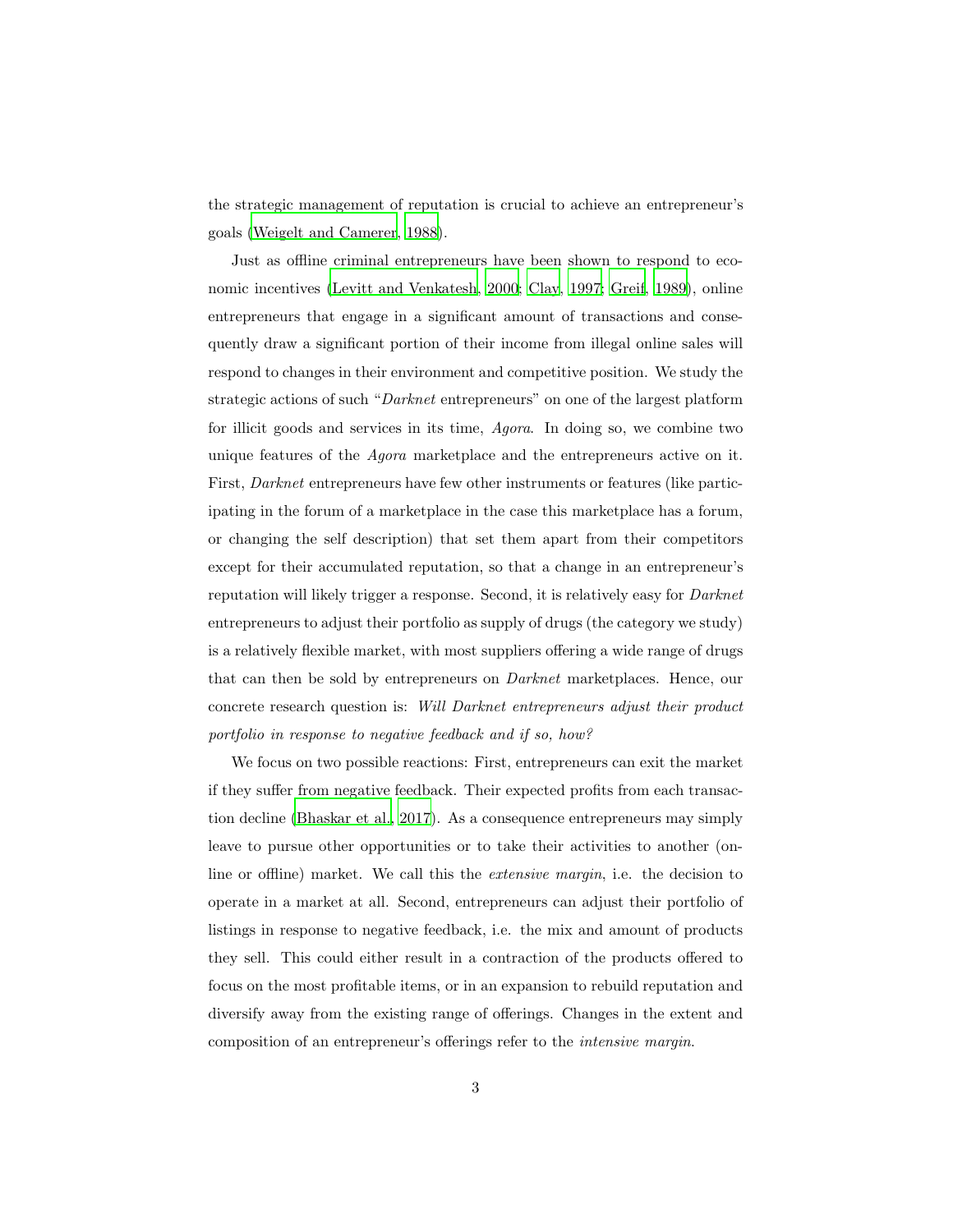Using an extensive dataset on transactions and entrepreneurs on *Agora*, we find that the response to negative feedback is contingent on the entrepreneur's transactions experience, i.e. how many prior transactions she has completed: If she has a relatively short history of transactions on the marketplace, she is more likely to exit the market as a response to negative feedback, i.e. adjust the *extensive margin*. Conversely, if an experienced entrepreneur suffers from negative feedback, the response will likely be an expansion of the entrepreneur's listings, i.e. adjusting the *intensive margin*. This contributes to our understanding of illegal digital markets and the actors active on them, but more broadly we offer evidence that entrepreneurial responses to adverse shocks may depend on the entrepreneur's transactions experience and the reputation accumulated. Ours is the first study to show this contingency of responses to our knowledge.

#### <span id="page-3-0"></span>2. The Darknet and Anonymous Marketplaces

An anonymous marketplace is an "online forum where goods and services are exchanged between parties who use digital encryption to conceal their identities" [\(Martin, 2014b](#page-31-2)). Anonymous marketplaces are a recent phenomenon enabled by advances in technology in the past years [\(Martin](#page-31-2), [2014b\)](#page-31-2). The increasing usability of encryption software combined with growing scepticism regarding the privacy of conventional online markets made it increasingly attractive to access anonymous marketplaces [\(Christin](#page-28-1), [2013](#page-28-1)).

The *Darknet* itself and the anonymous marketplaces embedded therein are largely based on two technological components, namely the Tor network that enables navigating without giving up anonymity and cryptocurrencies to complete anonymous transactions remotely. The combined use of these two components assures anonymous communication and exchange among users, with a relatively low risk of being detected [\(Barratt et al.](#page-27-1), [2014](#page-27-1); Décary-Hétu and Aldridge, 2015; [Martin, 2014a\)](#page-31-3).

The Tor network is a free "circuit based low-latency communication service" [\(Syverson et al., 2004\)](#page-33-4), which uses encryption software and is only accessible via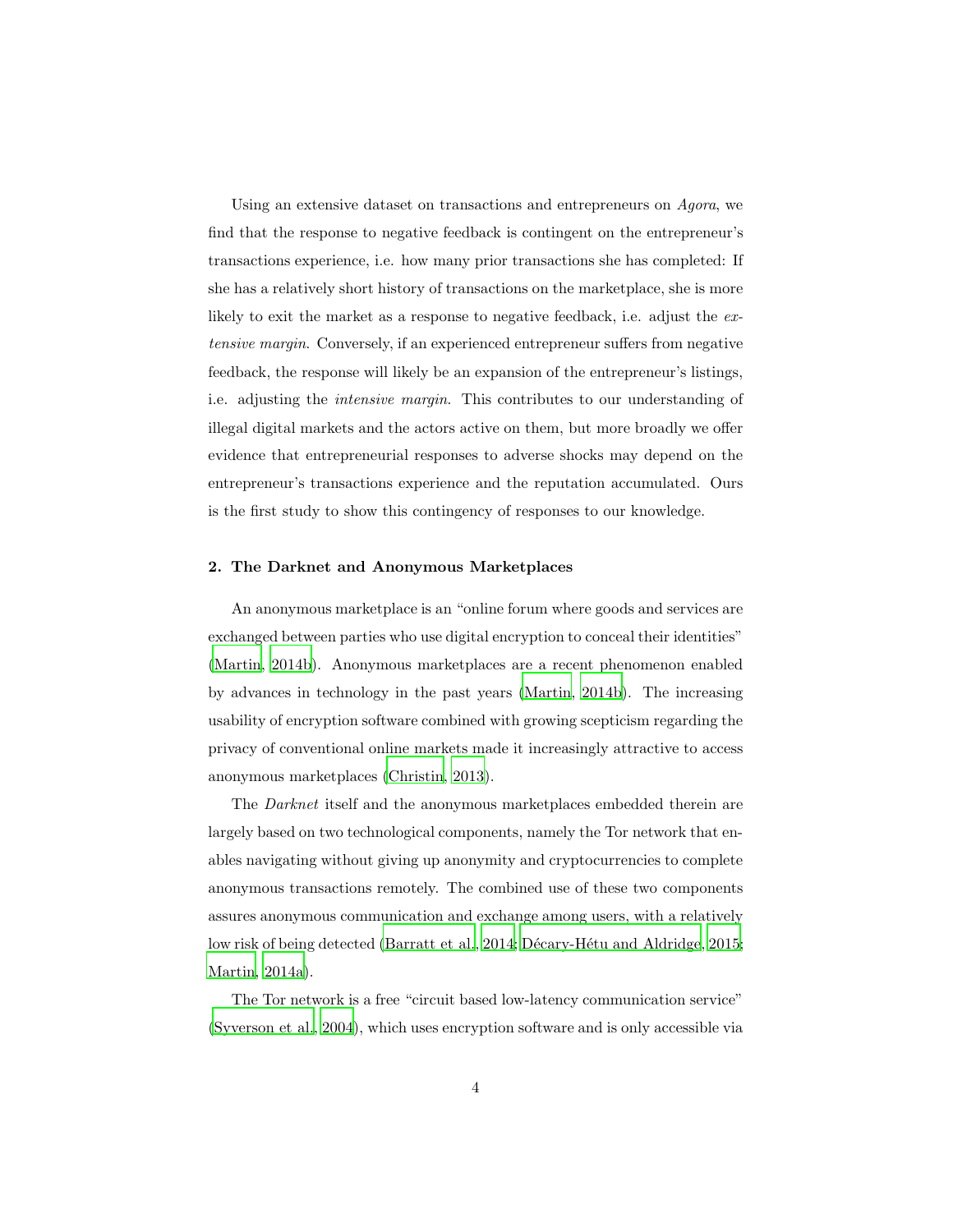the Tor browser. Tor allows users to interact online without exposing their identity or physical location [\(Martin, 2014a\)](#page-31-3). Accessing the internet via conventional means uses traditional DNS routing, which is mapped to a unique IP address and therefore, allows identifying the user. Conversely, Tor uses onion routing, which encrypts the path of communication between the client and the server in several layers. Hence, anonymous websites have the the suffix '.onion' [\(Bradbury,](#page-27-2) [2014\)](#page-27-2). A user contacts the server and chooses a random path to disguise the original entry point. Tor then sets up a rendezvous point inside the network, which allows communication between server and client. The communication remains encrypted until accessing the rendezvous point, whereby the latest IP address will be transmitted instead of the original obfuscated IP address. This allows anonymous communication between server and client [\(Christin](#page-28-1), [2013;](#page-28-1) [Bradbury, 2014\)](#page-27-2). The Tor network was first developed in the early 90s by the US Navy to ensure anonymity of US intelligence online communication services [\(Bhaskar et al.](#page-27-0), [2017](#page-27-0)).

The other important technological element that helped the growth of anonymous marketplaces is the use of cryptocurrencies. Cryptocurrencies are digital currencies which make tracing payment transactions virtually impossible [\(Hardy and Norgaard](#page-30-0), [2016\)](#page-30-0). Other than for traditional currencies, these currencies are not ruled by any institution or regulation. The most prominent cryptocurrency is Bitcoin (BTC). It is a software package which contains a wallet file in which users store their bitcoins and an individual access point for the user within the network. The blockchain data structure verifies all Bitcoin activities. Bitcoins are recorded as transaction, which means that the creation of BTC follows a prescribed track and provides an index of past transactions meaning that each BTC can be traced back (Böhme et al., 2015). Therefore, the entire chain of transactions is public, yet the owner remains anonymous due to the use of pseudonyms. Since the introduction in 2009, the Bitcoin system was used for more than 220 million transactions [\(Narayanan et al., 2016](#page-32-2)).

The high level of anonymity makes it difficult for law enforcement agencies to intervene in such markets, which attracted black market activities like the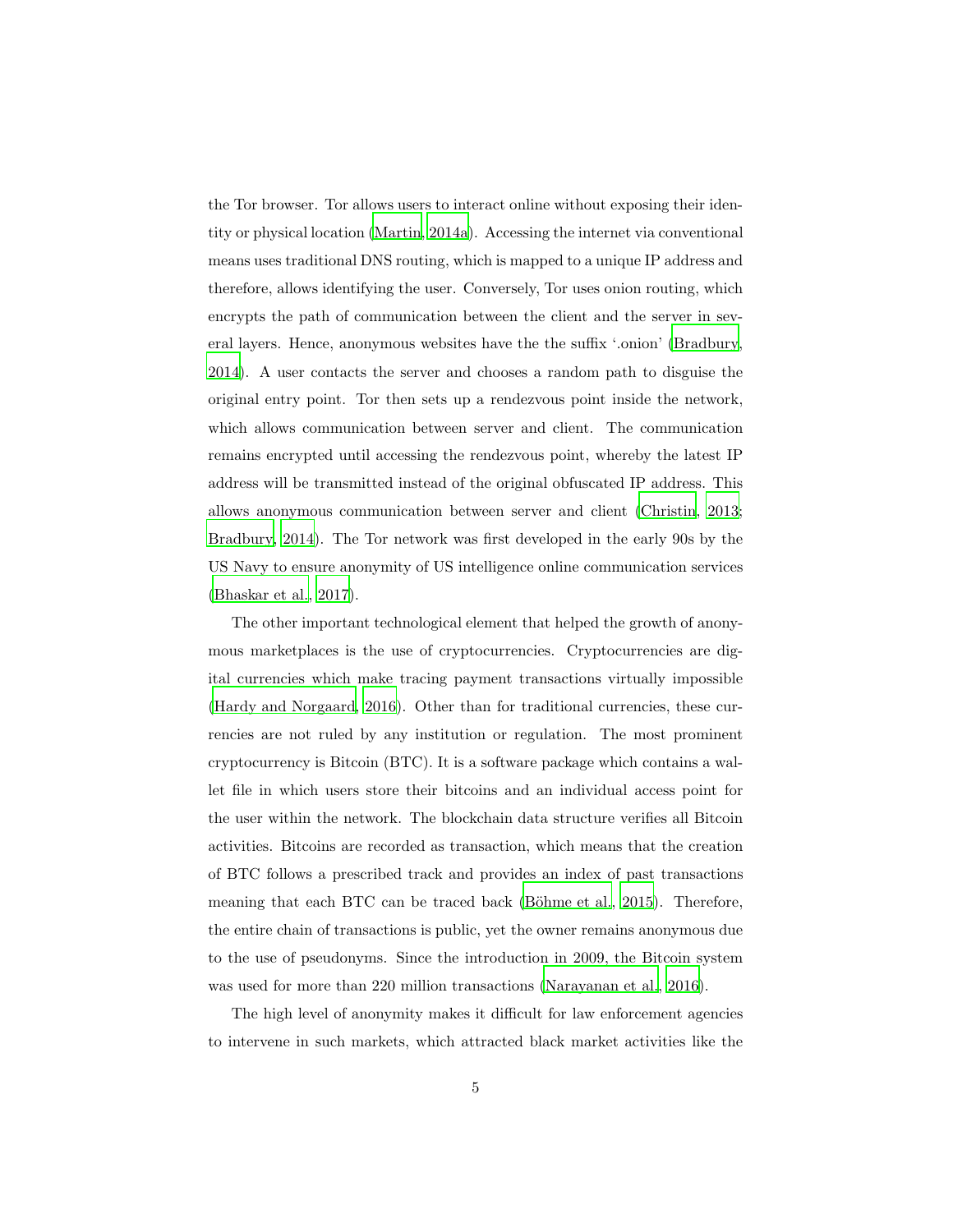trade of illicit drugs [\(Hardy and Norgaard, 2016\)](#page-30-0). Thus, entrepreneurs could do business at unprecedented scale at a lower risk of organized crime or drugrelated violence compared to conventional black market activity by eliminating any physical interaction between trading partners (Décary-Hétu and Aldridge, [2015;](#page-29-2) [Martin](#page-31-3), [2014a;](#page-31-3) [Soska and Christin](#page-33-5), [2015\)](#page-33-5). Still, the landscape of anonymous marketplaces on the *Darknet* remains fluid and affected by platforms disappearing due to arrests, scam exits and high competition [\(Soska and Christin,](#page-33-5) [2015\)](#page-33-5).

Moreover, these platforms do not offer illicit goods on their own. As all platforms, they merely provide the adequate infrastructure for buyers and sellers to conduct transactions on their own [\(Cennamo and Santalo](#page-28-3), [2013](#page-28-3); [McIntyre and Srinivasan](#page-32-3), [2017\)](#page-32-3). Recent platforms have become comparable to Amazon or eBay in their appearance and user-friendliness. Sellers can promote their goods, and buyers can order goods and rate transactions with respect to their perceived satisfaction of product quality, customer service and seller trustworthiness [\(Martin and Christin,](#page-32-4) [2016;](#page-32-4) [Martin, 2014a;](#page-31-3) [Aperjis and Johari, 2010;](#page-27-3) [Rice, 2012;](#page-33-6) Hagiu [and Wright,](#page-30-1) [2015;](#page-30-1) [Hui et al., 2016\)](#page-30-2). Buyers then deposit their payment to the wallet, which is held in escrow until the payment is released by the buyer  $(Za\,i\alpha z, 2017)$ . The escrow service is offered as a payment service on most anonymous platforms by default. Typically, payment is transferred to the seller only with the authorization of at least two of three parties (seller, buyer and administrator), in general through the approval of the buyer [\(Christin, 2013\)](#page-28-1). The escrow service is necessary because prepayment carries the risk for abuse, so that escrow services create and signal trust [\(Christin, 2013;](#page-28-1) [Martin, 2014a;](#page-31-3) [Soska and Christin,](#page-33-5) [2015\)](#page-33-5). After a successful transaction, the seller is charged with a commission fee ranging from 1.5% to 10%, depending on the sales volume [\(Christin, 2013\)](#page-28-1).

Most anonymous marketplaces then share the following characteristics: they *are located within the Tor network*, *make use of pseudonyms to protect the user's identity*, *dispatch goods via traditional delivery services*, *use third-party hosting and administration*, *use decentralized exchange networks*, *make use of encrypted digital currencies*, and *use escrow service*.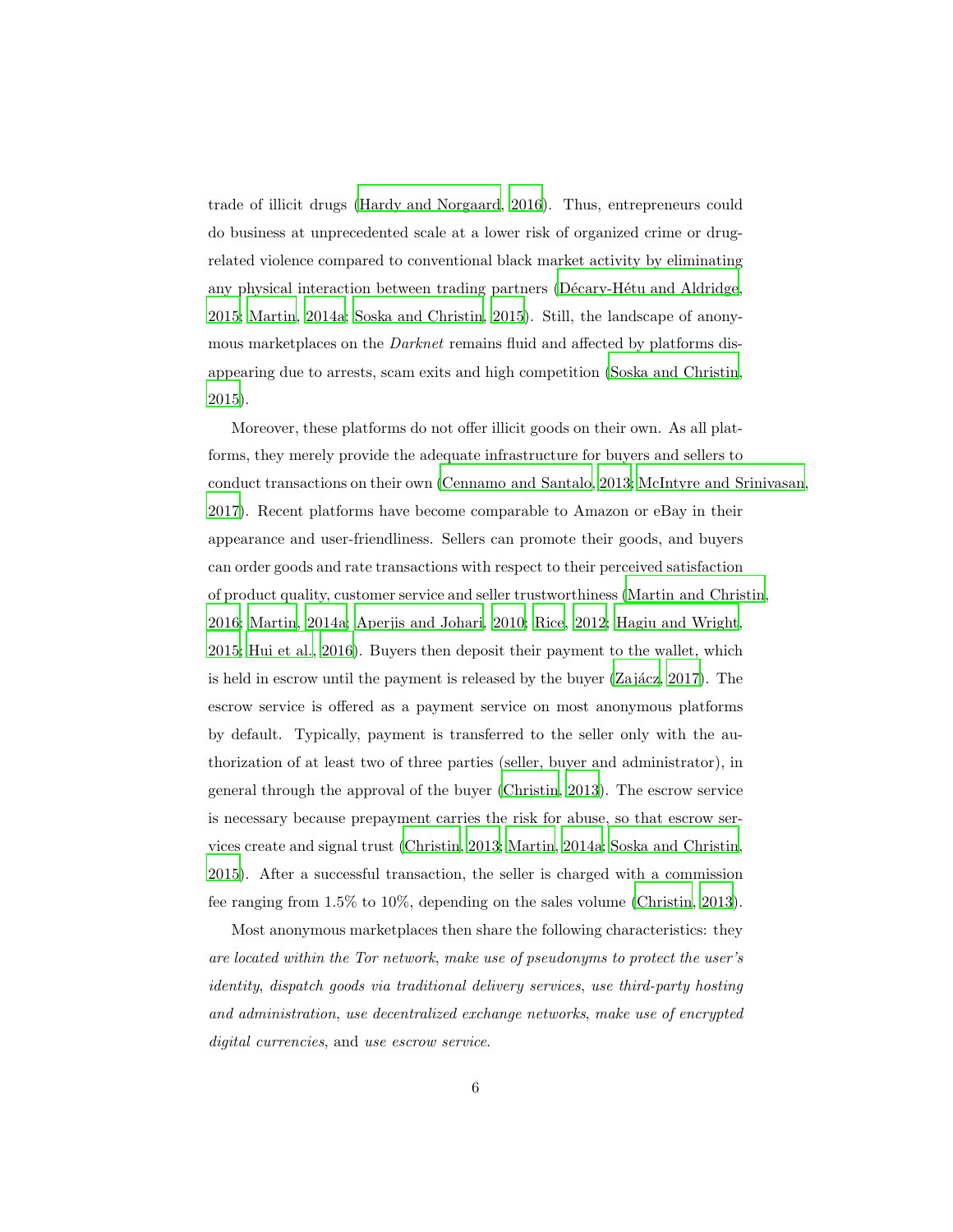Since anonymous marketplaces and the *Darknet* are relatively recent phenomena and due to their opaque nature, the literature on anonymous marketplaces is relatively scarce. Most existing literature has focused on the legal implications or the technological functionality studied by computer scientists. Computer science has mainly focused on sizing the phenomenon of illegal online activity. [Christin \(2013](#page-28-1)) first studied anonymous marketplaces systematically and measured seller activity on *Silk Road*, the first sophisticated anonymous marketplace. [Soska and Christin \(2015](#page-33-5)) continued this work by measuring the overall activity of 35 marketplaces. They have found that total sales volumes are around \$300,000-\$500,000 a day, demonstrating the importance of anonymous marketplaces. In the criminology literature, [Martin \(2014b](#page-31-2)) studied the implications of *Silk Road* for drug consumers and law enforcement. Most work in this domain has focused on the effect of *Operation Onymous*, a raid on 5 anonymous marketplaces, including the largest one at the time, or on other comparable law enforcement operations (Décary-Hétu and Giommoni, 2017; [Buskirk et al.,](#page-27-4) [2017\)](#page-27-4). Further, scholars have tried to understand users' experiences and sellers' self-perception on Silk Road [\(Van Hout and Bingham](#page-34-1), [2013,](#page-34-1) [2014\)](#page-34-2), while [Moeller et al. \(2017](#page-32-5)) point out that information asymmetries between sellers and buyers still exist in illicit drug online markets.

Recent work in economics addresses the important relationship between reputation and other outcome variables of internet sellers. [Hardy and](#page-30-0) Norgaard [\(2016\)](#page-30-0) use data from Silk Road to study the relationship between reputation and prices and show that investment in reputation provides a premium to entrepreneurs, which is in line with [Bhaskar et al. \(2017\)](#page-27-0), who demonstrate that online black markets manage to alleviate moral hazard problems, predominantly because negative feedbacks lead to sales reductions. Similarly, [Janetos and Tilly](#page-30-3) [\(2017\)](#page-30-3) show that bad (i.e. low-ranked) sellers prefer to exit the market than decrease their prices in response to negative feedback. Finally, [Armona \(2017\)](#page-27-5) measure the impact of informal communication (through forum discussions) in anonymous marketplaces, and find evidence that as the number of messages grows product demand is growing.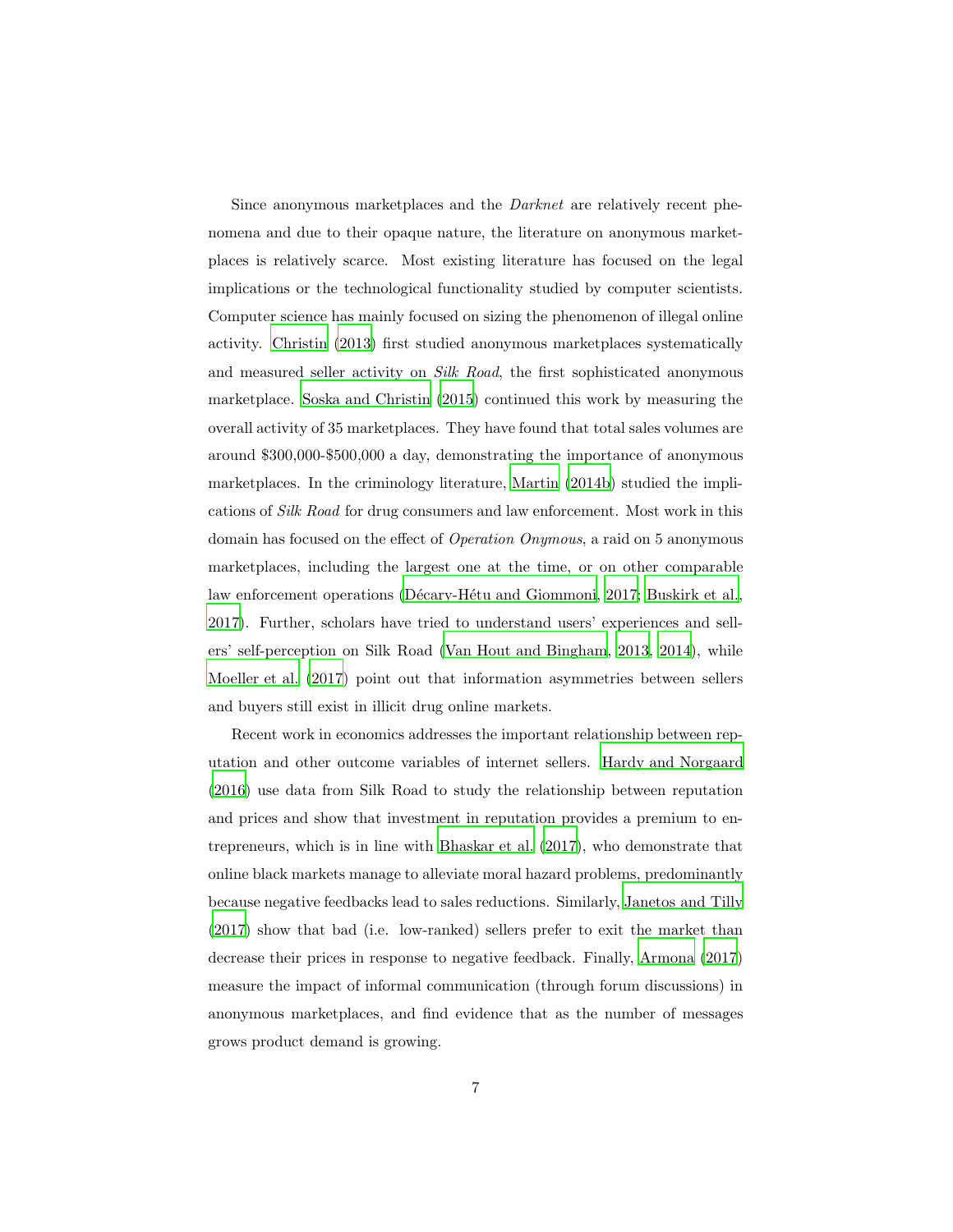Both the technical and commercial characteristics of anonymous marketplaces and the empirical findings suggest that managing reputation and responding appropriately to (negative) shocks to reputation are key determinants in the success on entrepreneurs on anonymous marketplaces.

#### 3. Entrepreneurs, Reputation and Online Marketplaces

We consider an entrepreneur as someone who derives a significant part of her income from the entrepreneurial activity and someone who actively strives to increase the profitability of said activity. There is also ample evidence that reputation has to be built up over a longer period in online marketplaces, which will render opportunistic sellers entering in a grab-and-exit manner relatively less important than entrepreneurs with a longer time horizon.

As to the latter, we study and find support for the intuition that our subjects actively manage their activities in response to negative feedback, which suggests directed, profit-enhancing behaviour. Regarding the question of whether the sellers we study sell on Agora as a full-time activity or as a part-time, anonymity of course makes it difficult to ascertain this for sure. However, a look at the statistics shows that the median age of the vendors is 22 weeks (with the maximum being 79) meaning that they stay in this market for at least one quarter of the total age of the market, and almost five months on average. The median number of transactions is 2048, and the median number of seller's revenues is almost \$16000. Moreover, more than one third (35,91%) of sellers are multihomers according to a fairly strict definition (having the same username on all three major platforms, *Agora*, *Silk Road 2* and *Evolution*). In addition to, each seller offers 15 products in two different drug categories at any time on average. This again suggests that sellers are profit-oriented individuals actively seeking profit opportunities, which is consistent with thinking of them as entrepreneurs. Also, [Caulkins et al. \(1999\)](#page-28-4) after conducting interviews with drug dealers in New York City have found that half of them can be considered as entrepreneurs. Whenever we discuss the specific empirical setting, however, we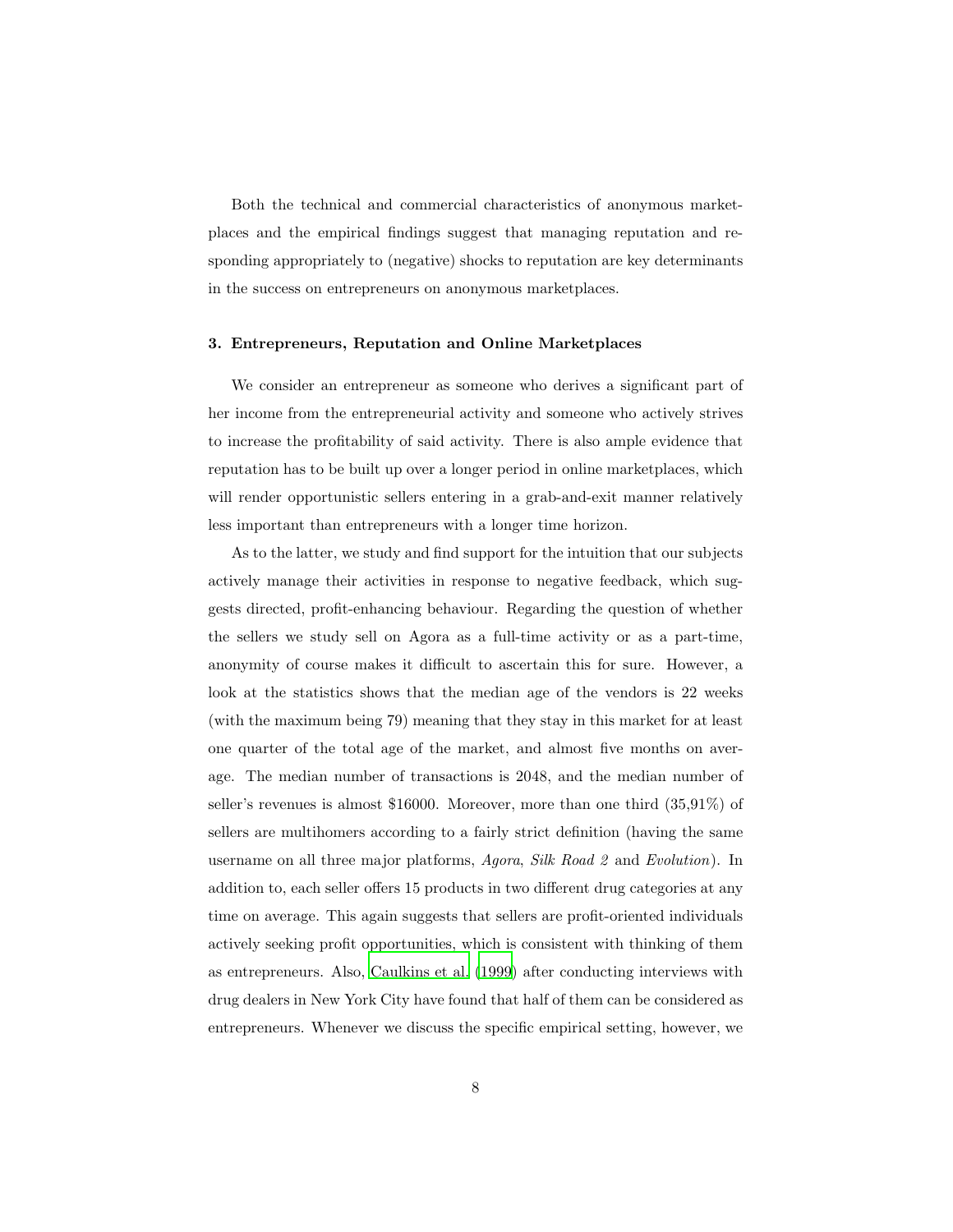will refer to them as sellers, because this ultimately best describes the activity they pursue on Agora.

Given the anonymity of spatial separation between customers and entrepreneurs on online marketplaces, moral hazard issues are more prevalent in such markets. To solve these issues and create trust on both sides of the market, reputation systems have been implemented and improved, which helped online marketplaces attract quality products and sellers [\(Tadelis, 2016](#page-34-3); [McIntyre and](#page-32-3) Srinivasan, [2017;](#page-32-3) [Cabral, 2012\)](#page-28-5). Reputation systems work through feedback: buyers evaluate sellers, and in some cases sellers also can evaluate buyers (e.g. *Airbnb*).

Social learning, i.e. collective learning via public reputation systems, facilitates the rapid gain and spread of knowledge that might be difficult, costly, or dangerous to acquire by first-hand experience [\(Powell et al., 2017](#page-33-7)). Buyers can observe the feedback of buyers with direct experience and can update their beliefs concerning the quality of a seller through observing the feedback of many other buyers. The most salient measure of prior performance is the average rating of a buyer. However, the value of a high average rating is contingent on the number of transactions that led to it. A few successful transactions may still be a fluke, whereas a long history of successful transactions is a good indicator of reliable business practices and high-quality products. Hence, buyers take the number of reviews a product/seller has accumulated into account to understand better how precise the sellers' average rating is [\(Powell et al., 2017\)](#page-33-7).

A wide body of work confirms the important role of feedback systems in online marketplaces. The effect of positive feedback on sales has been demonstrated [\(Chevalier and Mayzlin, 2006\)](#page-28-6), in line with studies that have shown that sellers that are better rated have higher prices and consequently generate higher revenues [\(Melnik and Alm](#page-32-6), [2002;](#page-32-6) [Livingston, 2005](#page-31-4); [Lucking-Reiley et](#page-31-5) al., [2007\)](#page-31-5).

A common feature of online marketplaces and platforms like *Uber* and *Airbnb* is the inflation of positive feedback [\(Fradkin et al.](#page-29-4), [2016;](#page-29-4) [Filippas et al., 2017\)](#page-29-5). The average rating is likely to be high for most continuing actors on a platform. As a consequence, negative feedback carries a strong informative signal, since it is so rare to receive (or give) negative feedback, which therefore receives more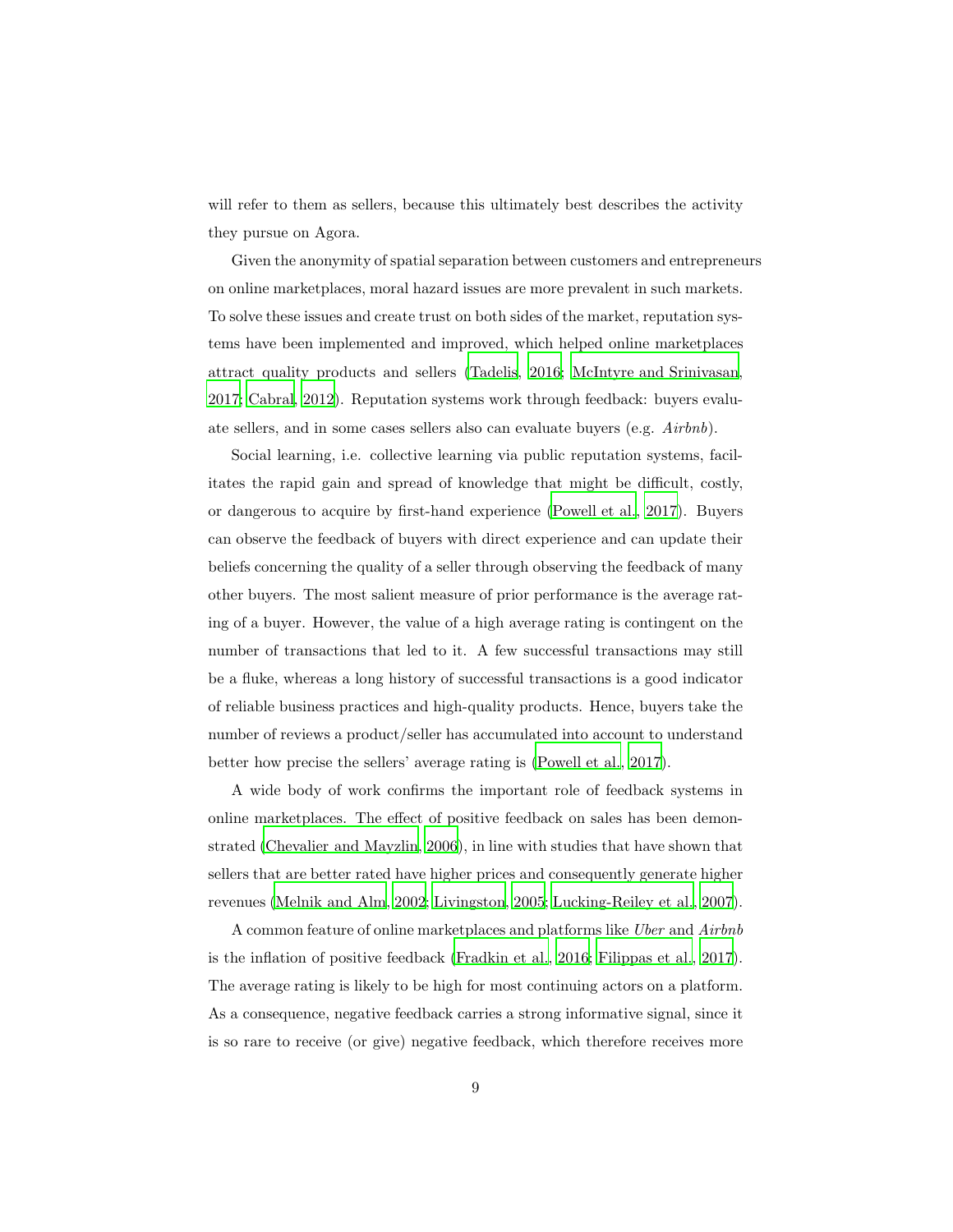weight than positive feedback [\(Ba and Pavlou, 2002](#page-27-6)). Importantly, with the inflation of positive feedback, the number of confirmed prior transactions can still play the same (if not more) crucial role in the perceived reliability of the seller.

Regarding negative feedback,  $(Cabral and Hortacsu, 2010)$  show the effect of negative feedback on eBay. (Cabral and Hortaçsu, [2010\)](#page-28-7) demonstrate that when a seller receives the first negative feedback her weekly sales growth decreases from  $+5\%$  to  $-8\%$ . They also demonstrate that following the first negative feedback, further negative feedback arrives at a higher rate, suggesting decreased effort on the part of the seller. Relatedly, research on Yelp by [Luca](#page-31-6) [\(2011\)](#page-31-6) has shown that online restaurant reviews impact restaurant demand, especially for independent restaurants, a result which has been confirmed for hotels by [Hollenbeck \(2016\)](#page-30-4). Again in the restaurant setting, [Lehman et al. \(2014\)](#page-30-5) have tested how consumers take value out of reviews and how they act when evaluating the hygiene reviews of restaurants. On the Airbnb platform, [Fradkin et al.](#page-29-4) [\(2016\)](#page-29-4) study how choices in the design of the marketplace affect the ability of ratings and reviews to aggregate information. Finally, [Wagner \(2016](#page-34-4)), in a field experiment in a Chilean startup accelerator, found that negative feedback decreases the probability of startup continuation, i.e. increases the probability of exiting the market.

#### 4. Entrepreneurs' Responses to Negative Feedback

As mentioned above, negative feedback constitutes a fundamental threat to entrepreneurs in many platform markets because they typically hold few other distinctive assets, and even more so on the *Darknet*, where other drivers of reputation or brand equity (e.g. advertising, location, human capital) are not visible or available to entrepreneurs. Hence, it is crucial for *Darknet* entrepreneurs to manage their reputation, which is driven by two features specific to online marketplaces: the number and the average rating of transactions. [Cabral \(2012\)](#page-28-5) shows that entrepreneurs respond to negative feedback because they have an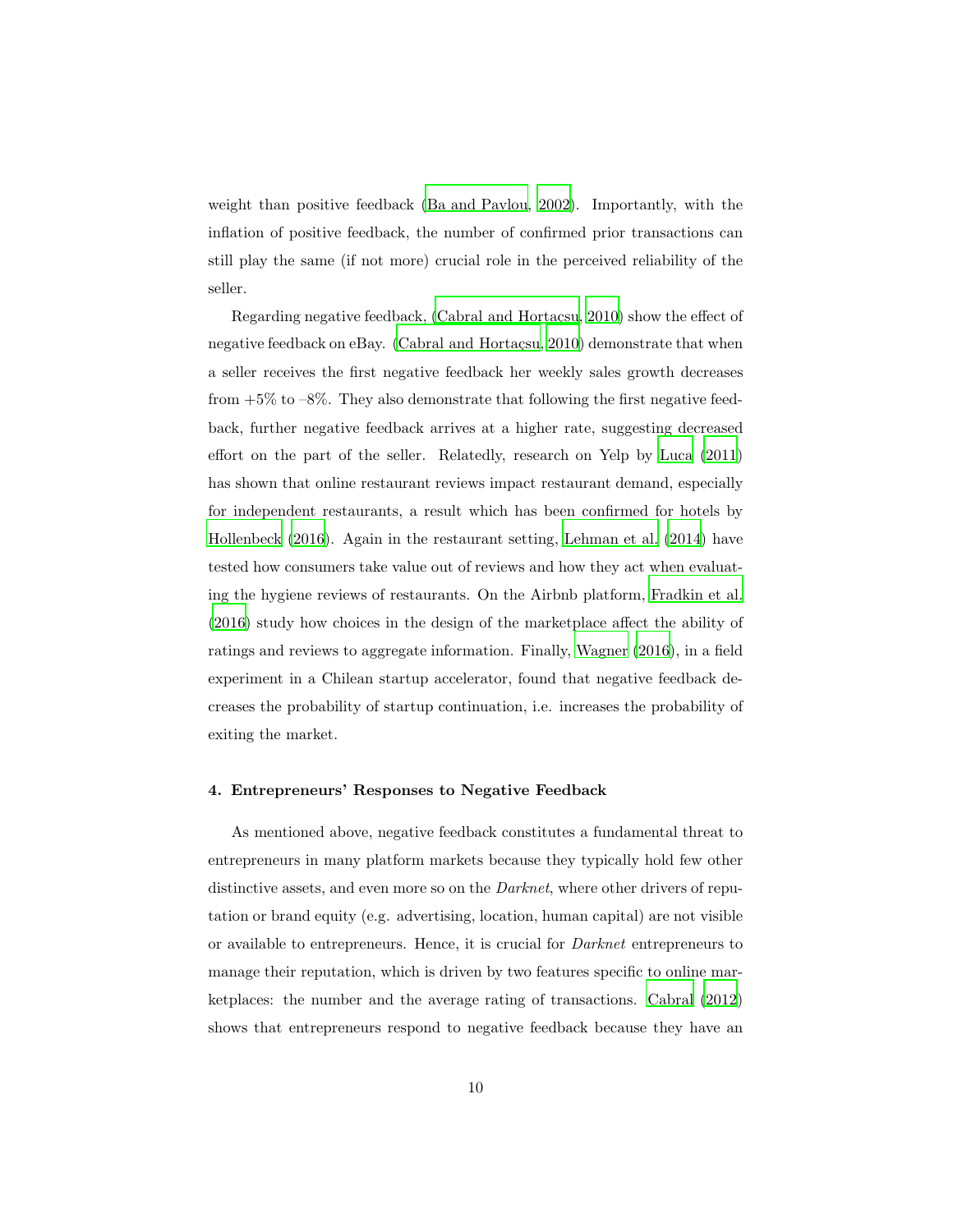incentive to restore their reputation.

Suffering a drop in reputation also affects the expected profits from a transac-tion (Cabral and Hortaçsu, [2010](#page-28-7)). One response might therefore be that *Darknet* entrepreneurs focus on activities that are most profitable and deemphasize all others. However, the incentive to restore reputation may call for an increased level of activity, either to offset the statistical effect of the negative rating and/or to obfuscate the effect by introducing more and other activities, which reduces the reliance, increases uncertainty [\(Rice](#page-33-6), [2012](#page-33-6)) and thus the signalling power of the negative rating. Which of these two forces dominates is not obvious.

However, the forces towards expansion or contraction of activities are expected to interact with the other source of reputation, the number of prior transactions, in specific ways. If an entrepreneur has not yet accumulated a large number of prior experience, a negative rating will have two immediate effects: First, a negative rating will have a relatively greater negative impact on average rating, which implies that the expected profitability of a transaction is likely to decrease more than for an experienced seller. Second, as *Darknet* entrepreneurs face a threat of detection, they will only continue operating if the expected profits exceed the expected punishment and the opportunity cost of the second best option. An entrepreneur with few prior transactions will likely be closer to the minimum revenue needed to continue operations, so that exiting the market may become more likely. We thus expect that for inexperienced entrepreneurs, negative feedback will result in a reduced level of activity or even exit. This in line also with previous literature [\(Wennberg et al., 2016\)](#page-34-5) that have found that younger and small ventures are more likely to exit when close to the survival reference point. We split this into two hypotheses regarding the expansion or contraction of current activities and the exit from the market altogether:

*Hypothesis 1a: Inexperienced entrepreneurs will respond to negative feedback by reducing their scope of operations.*

*Hypothesis 1b: Inexperienced entrepreneurs will respond to negative feedback*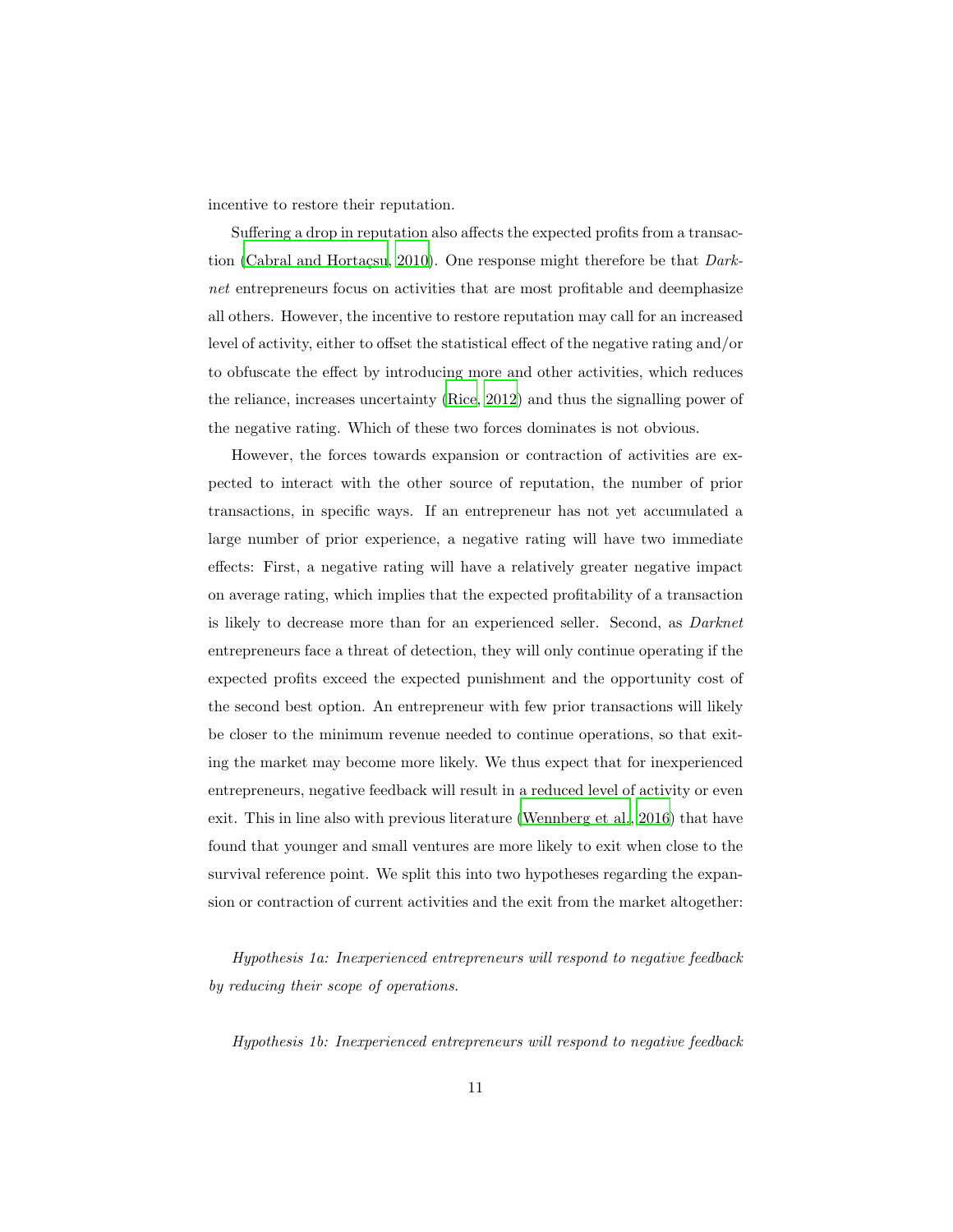#### *by exiting the market with a higher likelihood.*

Entrepreneurs with a higher volume of prior transactions will see their incentives changed in different ways. First, negative feedback will lower the average rating by less than for an inexperienced entrepreneurs with the same average rating. Second, negative feedback is unlikely to push an experienced entrepreneur below the threshold value for the second best alternative. Moreover, an entrepreneur with many prior transactions is likely "in it for the long haul", so that she thinks more about long-term strategies to rebuild reputation rather than short-term strategies to salvage what is left of the business. Hence, negative feedback is unlikely to affect the probability of exit, but it is interesting to delve deeper into the role of negative feedback on the incentives to adjust one's level of activities. If an entrepreneur has gathered ample prior experience, she is in a position to withstand negative feedback, so the response will focus on establishing the long-term profitability of the entrepreneur's operations. Given that is the main motivation, negative feedback for a product in a particular category can trigger "problemistic search" because it is a signal that current operations are not as profitable anymore. Problemistic search involves moving away from current operations and target new products or categories. Moreover, expanding the scope of operations is likely to reduce the attention paid by consumers on a negative experience in a particular category of products. Hence, we expect that following negative feedback, experienced entrepreneurs will be more likely to expand their operations, which we summarize in our second hypothesis:

*Hypothesis 2: Experienced entrepreneurs will respond to negative feedback by expanding their scope of operations.*

We test these hypotheses in the context of one of the major anonymous marketplaces for illegal goods, *Agora*. It operates on the *Darknet*, which, as we outlined above, is a very useful testing ground for reputation-related strategies because there are few other mechanisms to discipline actors operating on it, and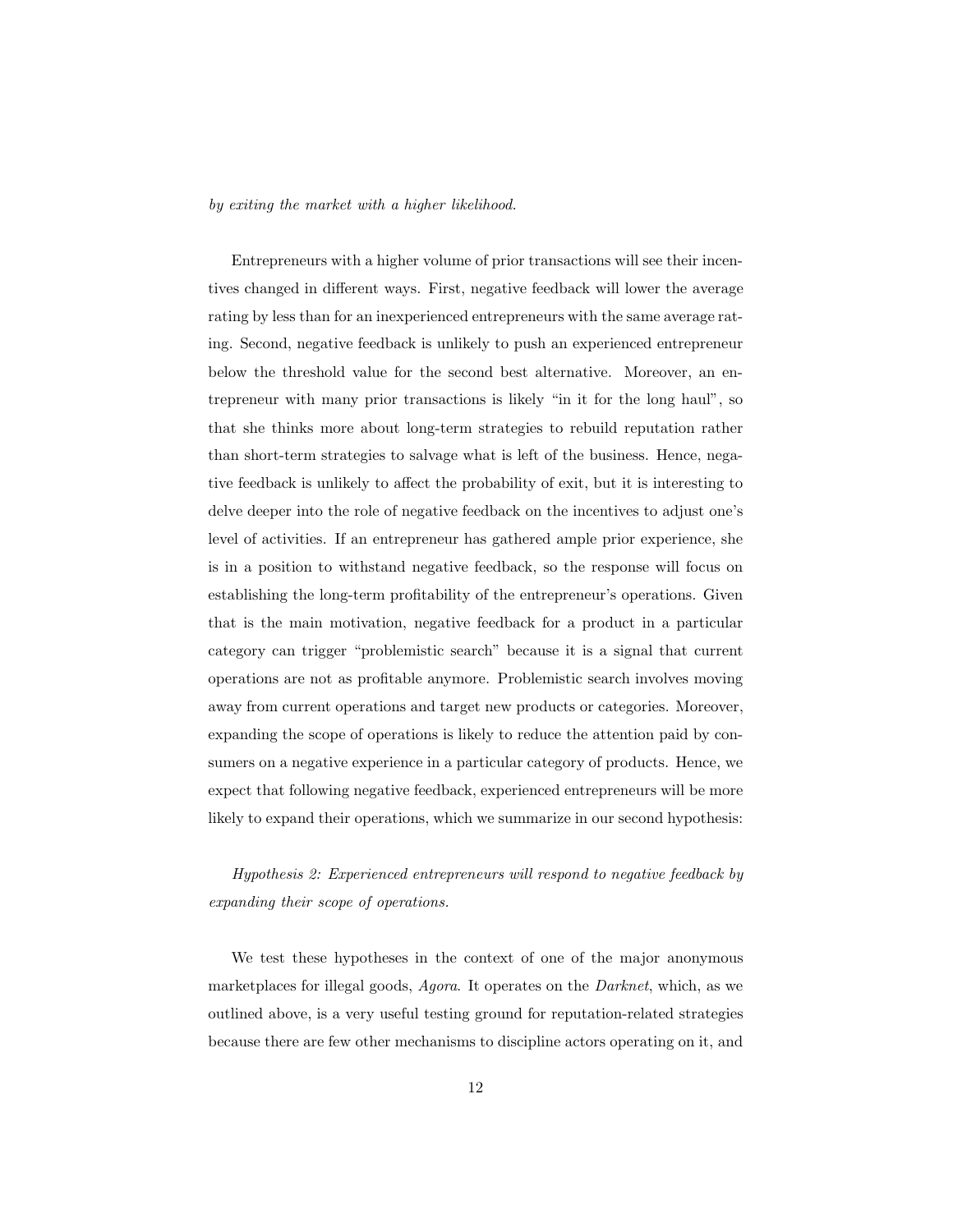<span id="page-12-0"></span>reputation constitutes one of the key assets in anonymous online markets.

#### 5. Data

The *Agora* marketplace was launched in December 2013 and stopped operations in August 2015 by voluntarily exiting the market due to safety concerns. It was one of the three biggest online marketplaces during that period with *Silk Road 2* and *Evolution* [\(Soska and Christin](#page-33-5), [2015](#page-33-5)). We focus on *Agora* because Silk Road 2 was shut down after a law enforcement operation (Operation Onymous) by US and European agencies, and Evolution exited the market in a scam withholding more than \$12 million [\(Bhaskar et al., 2017\)](#page-27-0).

The data used in this analysis were scraped by [\(Gwern et al., 2015\)](#page-30-6) and made publicly available via *archive.org*. These data include the html source files of ∼90 anonymous marketplaces covering the period between 2013 and 2015. We parsed those html files to collect the raw data used in this paper. We focus only on the drugs category, which accounts for ∼75% of total listings of the marketplace. This lets us compare more homogeneous products and consequently more similar entrepreneurs. We end up with ∼6.1 million feedbacks for ∼1, 600 entrepreneurs (out of the total ∼2, 900 entrepreneurs that participate in *Agora*) for 79 weeks from December 2013 until July 2015, covering almost the entire lifespan of *Agora*. We exclude the weeks of Silk Road 2's and Evolution's shutdown so as to not introduce extraneous noise in the data.

Due to general technical reasons (i.e. Tor connection errors) and reasons specific to *Agora* (availability of the website) we lost some observations. However, as these dropped observations were at random times we assume the listings to be i.i.d. observations [\(Armona](#page-27-5), [2017\)](#page-27-5).

#### *5.1. Variables*

#### *5.1.1. Dependent Variables*

Our hypotheses suggest a relationship between negative feedback and an entrepreneur's level of activity. First, a *Darknet* entrepreneur can reduce activity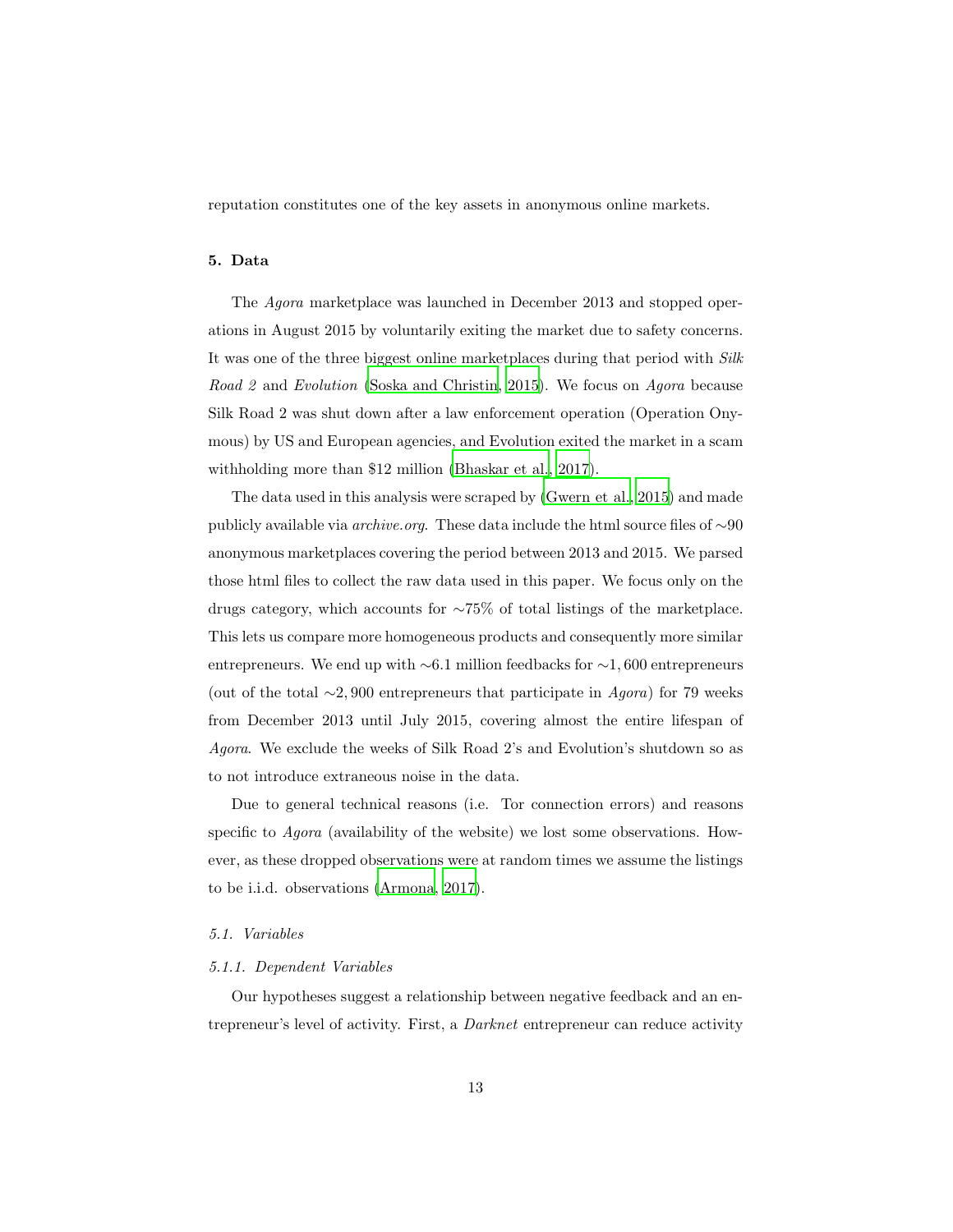drastically by exiting the market altogether. Second, an entrepreneur can modify her portfolio of products offered. For example, an entrepreneur previously selling different types of Marihuana can branch out to offer Cocaine as well, or she can focus on the best-selling (or most profitable) types of Marihuana. We capture the activity level in two ways.

*Exit.* Our first dependent variable captures the *exit* of an entrepreneurs. We code this as a dummy variable with value one if a given week is the last active week of a given entrepreneur.<sup>[2](#page-13-0)</sup>

*Listings Growth.* Our second dependent variable captures the *changes in products' portfolio*. We operationalize this as the growth rate of listings offered by an entrepreneur per week. It is the percentage change of the number of illicit drug products an entrepreneur is offering in week t compared to week  $t - 1$ .

#### *5.1.2. Independent Variables*

*Negative Ratio.* Our main independent variable is the negative feedback an entrepreneurs receives in a particular week. We code this as the share of negative feedbacks of total feedbacks an entrepreneur received in a given week. Since the mean rating per week of all entrepreneurs included in the sample is 4.89 and 97.38% of the feedback ratings are 5 (which is the maximum), we define as negative feedback any feedback with rating less than 5. We use the natural log of the *Negative Ratio* to account for the magnitude of impact that each negative feedback has. Cabral and Hortacsu  $(2010)$  showed that subsequent negative feedbacks do not have as much impact as the first one.

*Transactions Experience.* To capture the role of an entrepreneur's transactions experience, we construct a measure of the entrepreneur's prior transactions.

<span id="page-13-0"></span><sup>2</sup>Note that we cannot rule out the possibility of an entrepreneur deactivating her current account and re-registering under a new name. As we are especially interested in the interaction between an entrepreneur's reputation and strategic responses, this does not bias our results since entrepreneurs giving up their current pseudonym will abandon their accumulated reputation, which is what we intend to capture with the exit variable.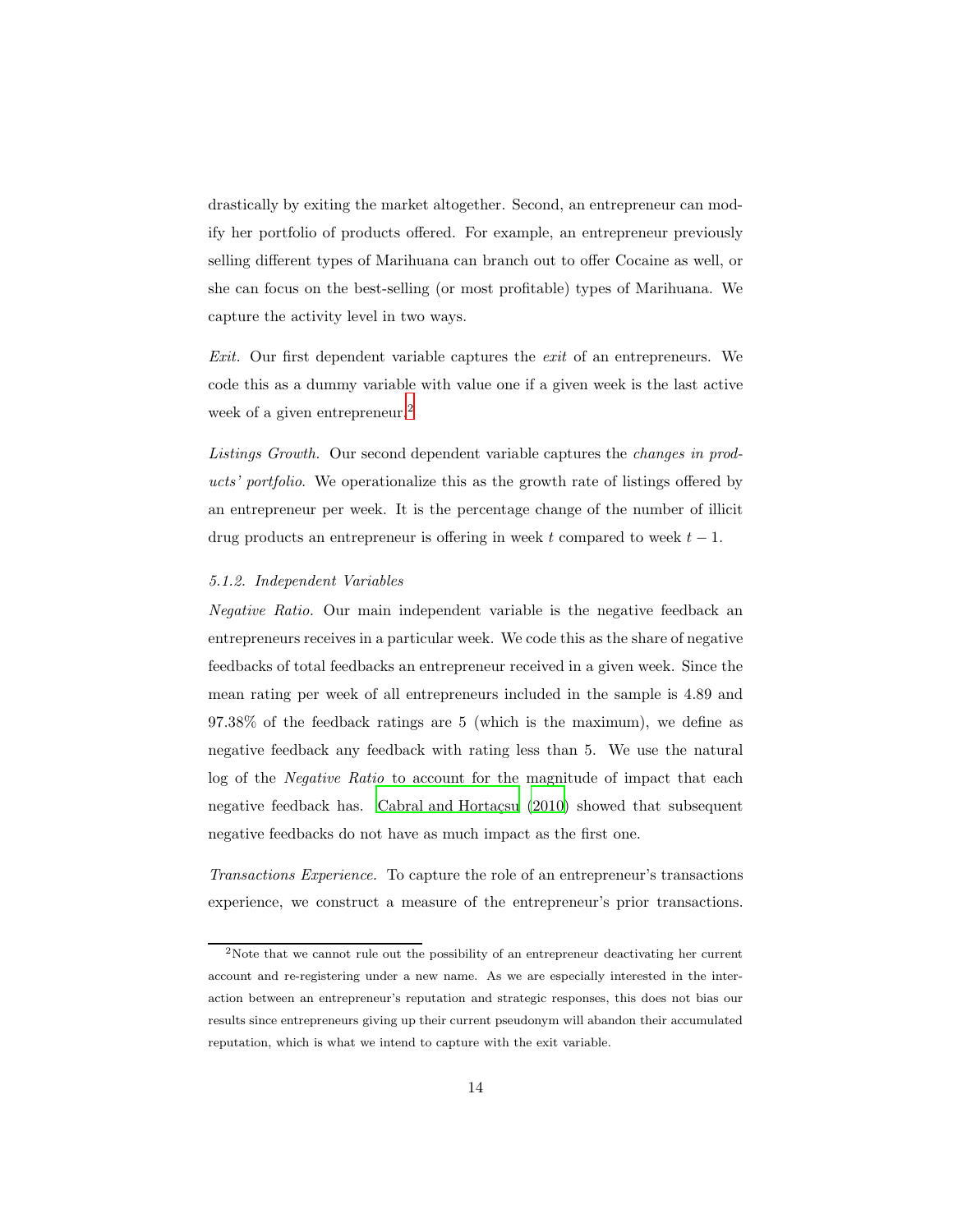We operationalize this as the number of cumulative reviews an entrepreneur has received before week t. To rate an entrepreneur, a customer must have placed an order. Although not all buyers rate entrepreneurs, the propensity of buyers rating an individual transaction is expected to be constant. Hence, the number of reviews is a useful proxy for the number of transactions and we measure transactions experience as the (log) number of transactions performed.

#### *5.1.3. Control Variables*

As control variables we used the time (in weeks) an entrepreneurs is active on *Agora* (Platform Tenure) and Listings which is the number of different drug products offered by each entrepreneurs at week t. This might include same drugs but packaged differently (for example 0.5g or 1g packs of Cocaine are are considered different listings in our definition). While Platform Tenure is highly correlated with Transactions Experience (0.575) and the number of listing is also correlated, albeit somewhat less strongly (0.197), it is important to control for these variables to isolate the effect of the transactions experience, which we consider an alternative indicator of entrepreneurial quality. To consider a counterfactual, if the time a registration was active was considered an indicator of quality, a "sleeping account" that does not sell anything, but is left active, would steadily grow in reputation. Similarly, if portfolio size was an indicator for imputed quality, entrepreneurs could inflate their portfolio size by listing products at inflated prices or canceling transactions to increase their reputation. Hence, while they are correlated to Transaction Experience, they do not proxy for our construct of interest. We also include week and entrepreneur fixed effects to control for unobserved heterogeneity.

#### 6. Results

#### *6.1. Descriptive Statistics*

Table [1](#page-15-0) gives some summary statistics. The mean negative ratio in week  $t-1$  is 0.029, meaning that 2.9% of the feedbacks an entrepreneur receives are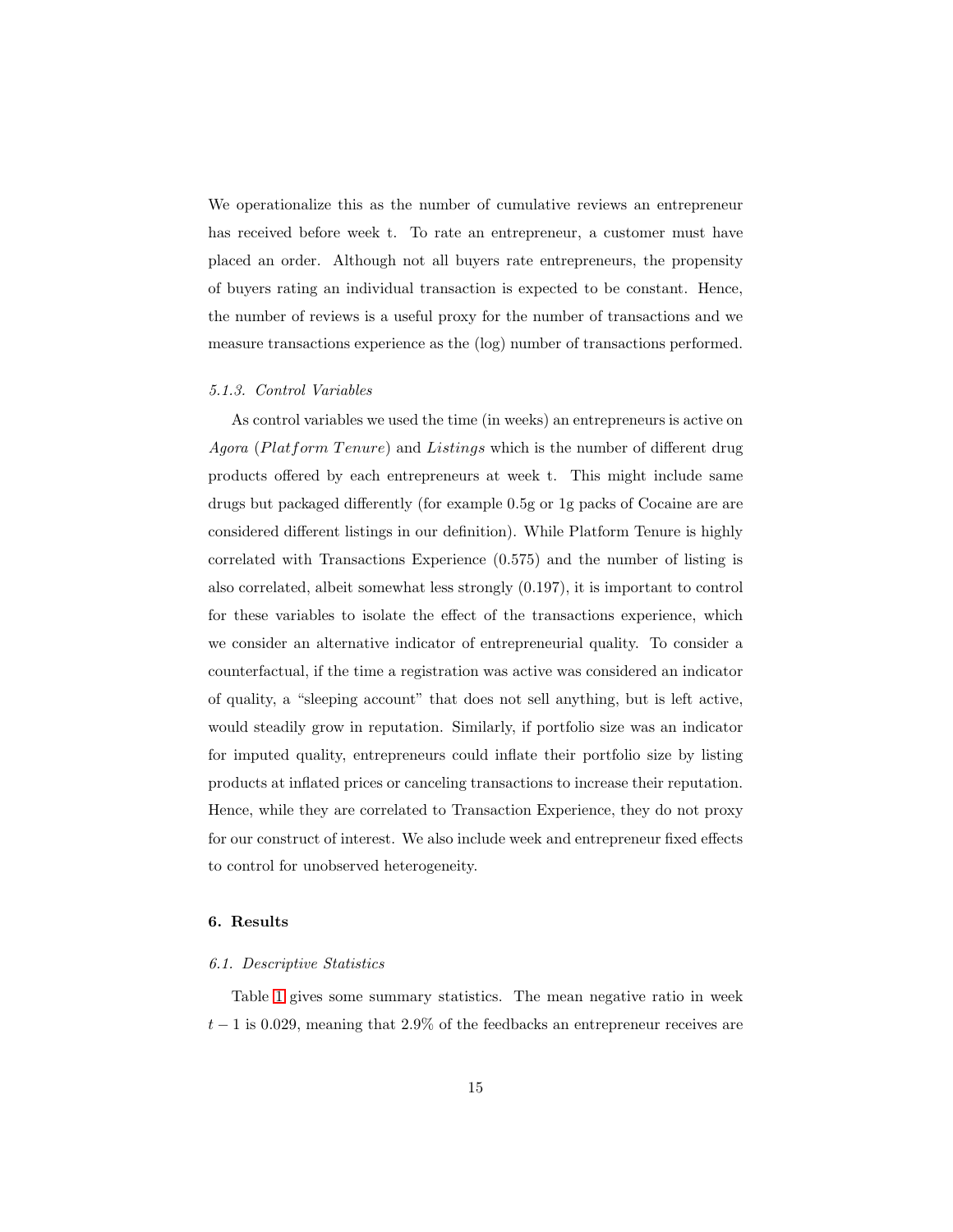negatives. As already discussed in Section [5,](#page-12-0) negative feedback is very rare, so that the impact of negative feedback is all the more important for influencing decisions. We also observe high variance in the number of transactions, demonstrating that the entrepreneurs base on *Agora* is highly heterogeneous in their popularity and experience.

|                                     | (1)    | (2)     | (3)    | (4)      | (5)   |
|-------------------------------------|--------|---------|--------|----------|-------|
| VARIABLES                           | N      | mean    | sd     | min      | max   |
|                                     |        |         |        |          |       |
| $ln(Negative Ratio_{t-1})$          | 32,040 | 0.0287  | 0.0877 | $\Omega$ | 0.693 |
| $ln(Transactions Experience_{t-1})$ | 32,040 | 7.419   | 1.904  | $\Omega$ | 11.31 |
| $Exit_t$                            | 32,841 | 0.00384 | 0.0618 | $\Omega$ | 1     |
| $React_t$                           | 33,277 | 0.682   | 0.466  | $\theta$ | 1     |
| Listings $Growth_t$                 | 31,840 | 1.039   | 7.267  | $-0.998$ | 612   |
| Listings $t-1$                      | 31,840 | 19.13   | 35.41  | 1        | 614   |
| $Platform$ Tenure <sub>t-1</sub>    | 31,840 | 27.30   | 18.95  | 1        | 78    |
|                                     |        |         |        |          |       |

#### <span id="page-15-0"></span>Table 1: Summary Statistics

Table [2](#page-16-0) gives pairwise correlations between our variables. As we can see, only Platform Tenure in week  $t - 1$  is highly positively correlated (0.575) with Transactions Experience in week  $t - 1$ . The remaining correlations between variables are fairly moderate.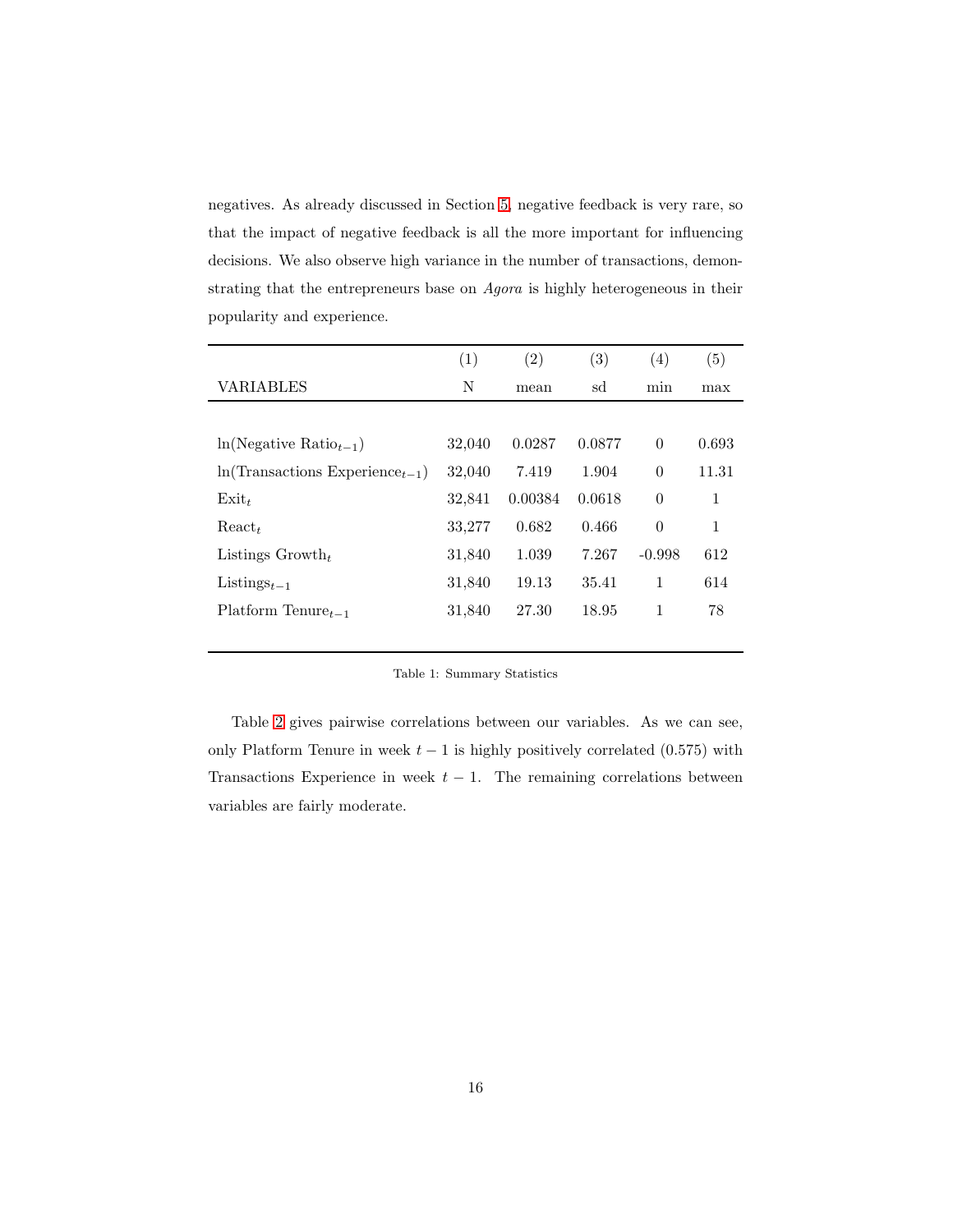| Variables                                           | $ln(Negative Ratiot-1)$ | $ln(Transactions Experience_{t-1})$ | Platform Tenure $_{t-1}$ | Listings <sub><math>t-1</math></sub> | $\text{Exit}_t$ | $\text{React}_t$ | Listings $Growth_t$ |
|-----------------------------------------------------|-------------------------|-------------------------------------|--------------------------|--------------------------------------|-----------------|------------------|---------------------|
| $ln(Negative Ratiot-1)$                             | 1.000                   |                                     |                          |                                      |                 |                  |                     |
| $\ln(\text{Transactions}\ \text{Experience}_{t-1})$ | 0.002                   | 1.000                               |                          |                                      |                 |                  |                     |
| Platform Tenure $_{t-1}$                            | $-0.006$                | 0.575                               | 1.000                    |                                      |                 |                  |                     |
| $Listings_{t-1}$                                    | 0.025                   | 0.197                               | 0.117                    | 1.000                                |                 |                  |                     |
| $Exit_t$                                            | 0.033                   | $-0.034$                            | $-0.013$                 | 0.005                                | 1.000           |                  |                     |
| $\text{React}_t$                                    | $-0.008$                | $-0.002$                            | $-0.050$                 | 0.039                                | $-0.008$        | 1.000            |                     |
| Listings $Growth_t$                                 | 0.017                   | 0.012                               | $-0.021$                 | $-0.075$                             | $-0.004$        | 0.098            | 1.000               |

<span id="page-16-0"></span>Table 2: Cross-correlation table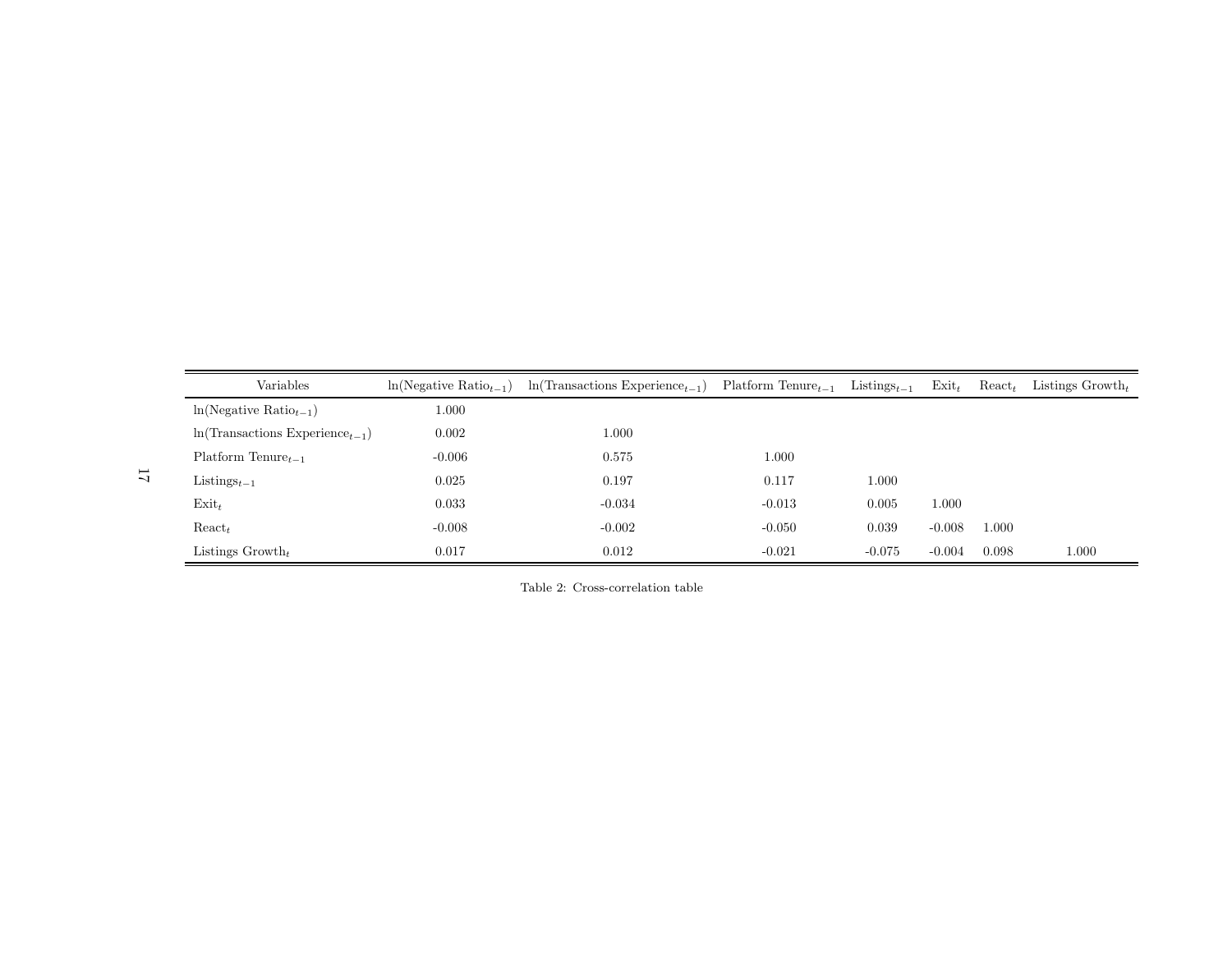#### *6.2. Econometric Results*

#### *6.2.1. Do entrepreneurs exit the market in response to negative feedback?*

[Bhaskar et al. \(2017\)](#page-27-0) show that negative feedback in anonymous marketplaces increases the probability of an entrepreneur exiting a market. However, the average feedback rating is not the only signal a buyer takes into account when evaluating a product/entrepreneur. Buyers may update their beliefs on the quality of an entrepreneurs taking also into account how experienced an entrepreneur is (e.g. how long or short her history of transactions is). What is the effect of the transactions experience on the impact of negative feedback on exiting the market? Do experienced entrepreneurs leave the market at the same rate as less experienced ones in response to negative feedback? We use the following econometric model to address these questions. Results are in Table [3.](#page-18-0)

$$
Pr(Exit_{it} = 1) = \Phi(\beta_0 + \beta_1 ln(Negative Ratio_{it-1}) +
$$
  

$$
\beta_2 ln(Transactions Experience_{it-1}) + \beta_3 Platform Tenure_{it-1} +
$$
  

$$
\beta_4 Listings_{it-1} + \varepsilon_{it}),
$$

where  $\Phi$  is the cumulative normal distribution.  $Pr(Exit_{it})$  is the probability of an entrepreneur *i* to exit *Agora* at time t. Negative Ratio<sub>it−1</sub> is the ratio of Negative Feedback an entrepreneur i has received at time  $t - 1$ . Transactions Experience $_{it-1}$  indicates the number of cumulative transactions an entrepreneur i has performed until the moment  $t - 1$ . Platform Tenure<sub>it−1</sub> is the number of active weeks in *Agora* of entrepreneur i at time  $t - 1$ , and Listings<sub>it-1</sub> is the number of listings entrepreneur i is offering at time  $t - 1$ . The error term  $\varepsilon_{it}$  has the standard assumptions, we report robust estimates clustered at the entrepreneur level.

Column (1) in Table [3](#page-18-0) includes just the control variables. In column (2) of the same Table we confirm [Bhaskar et al. \(2017](#page-27-0))'s result. In column (3) we test the standalone effect of Transactions Experience<sub>t−1</sub>. Finally, in column (4) we include the interaction Negative Ratio<sub>t−1</sub>  $\times$  Transactions Experience<sub>t−1</sub> to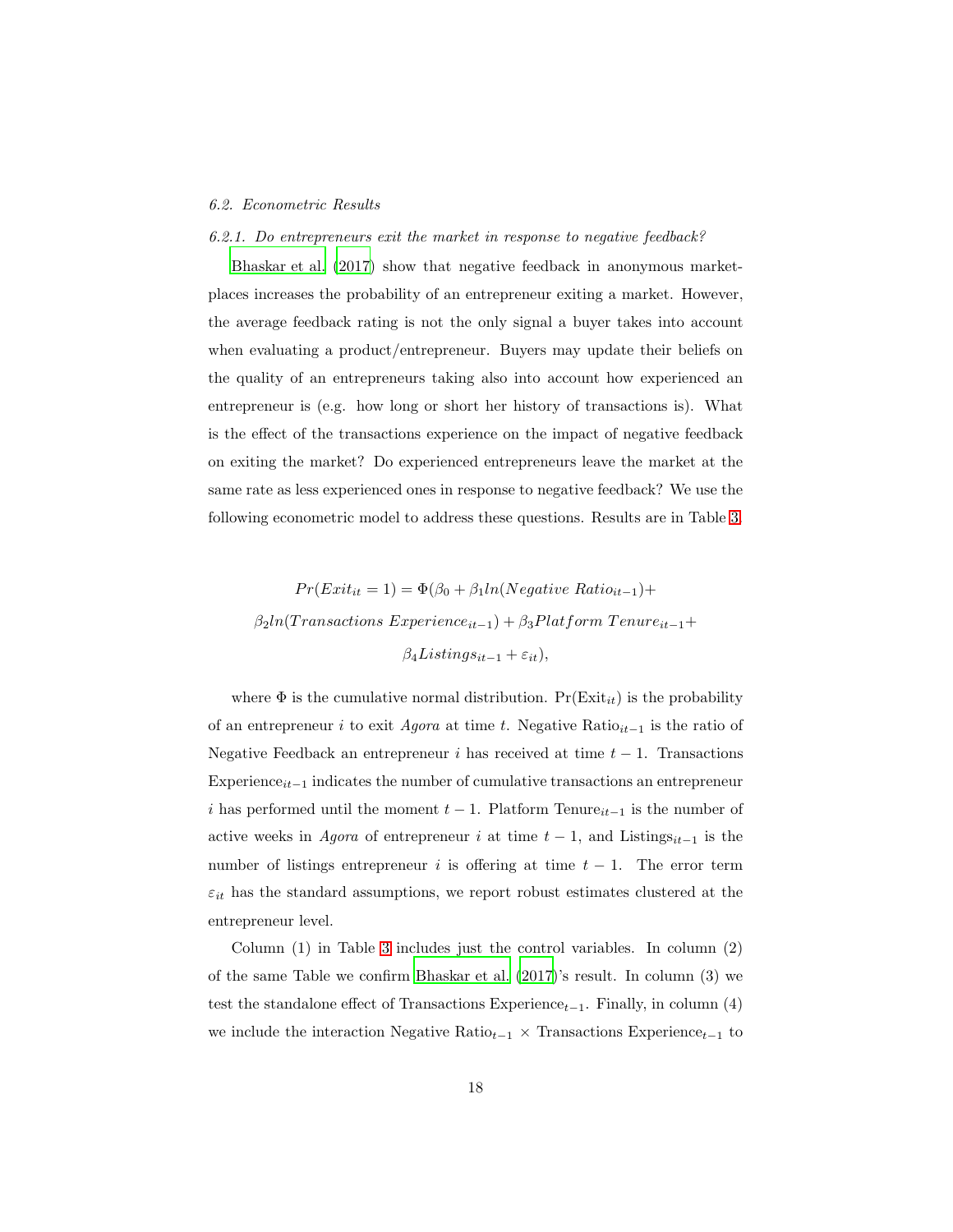identify the effect of the transactions experience of an entrepreneur has on the impact of negative feedback on exiting the market. We find that while the direct effect of negative feedback is positive, so that entrepreneurs with a high share of negative feedbacks are more likely to exit the market, the interaction between the negative ratio and transactions experience is negative, suggesting that the effect weakens for entrepreneurs with high transactions experience.

|                                                                       | (1)         | (2)         | (3)         | (4)         |
|-----------------------------------------------------------------------|-------------|-------------|-------------|-------------|
| VARIABLES                                                             | $Exit_t$    | $Exit_t$    | $Exit_t$    | $Exit_t$    |
|                                                                       |             |             |             |             |
| $ln(Negative Ratiot-1)$                                               |             | $1.092***$  |             | $2.311***$  |
|                                                                       |             | (0.166)     |             | (0.510)     |
| $ln(Transactions Experience_{t-1})$                                   |             |             | $-0.109***$ | $-0.096***$ |
|                                                                       |             |             | (0.014)     | (0.015)     |
| $\ln(Negative Ratio_{t-1}) \times \ln(Transactions Experience_{t-1})$ |             |             |             | $-0.213***$ |
|                                                                       |             |             |             | (0.080)     |
| Platform Tenure $_{t-1}$                                              | $-0.004*$   | $-0.004*$   | $0.003*$    | $0.003*$    |
|                                                                       | (0.002)     | (0.002)     | (0.002)     | (0.002)     |
| Listings <sub><math>t-1</math></sub>                                  | $0.001*$    | 0.001       | $0.001***$  | $0.001***$  |
|                                                                       | (0.000)     | (0.000)     | (0.001)     | (0.000)     |
| Constant                                                              | $-2.577***$ | $-2.629***$ | $-1.999***$ | $-2.124***$ |
|                                                                       | (0.057)     | (0.057)     | (0.094)     | (0.097)     |
|                                                                       |             |             |             |             |
| Observations                                                          | 30,182      | 30,182      | 30,182      | 30,182      |
| Number of Sellers                                                     | 1,582       | 1,582       | 1,582       | 1,582       |

Standard errors clustered at the Seller level in parentheses

<span id="page-18-0"></span>\*\*\* p<0.01, \*\* p<0.05, \* p<0.10

Table 3: Probability of Exit based on Negative Feedback

Note that the coefficients reported in Table [3](#page-18-0) are the ones of the probit model. To understand the magnitude of the effect of the number of prior transactions we plot the marginal effects of negative feedback in Figure [1](#page-19-0) [\(Greene,](#page-29-6) [2010\)](#page-29-6). For very experienced entrepreneurs, negative feedback has no effect on their probability of exiting the market as the confidence intervals include the null effect. Conversely, entrepreneurs with a small number of prior transactions are more "vulnerable" to the effects of negative feedback. For entrepreneurs with minimum prior experience, a one percent increase in the ratio of negative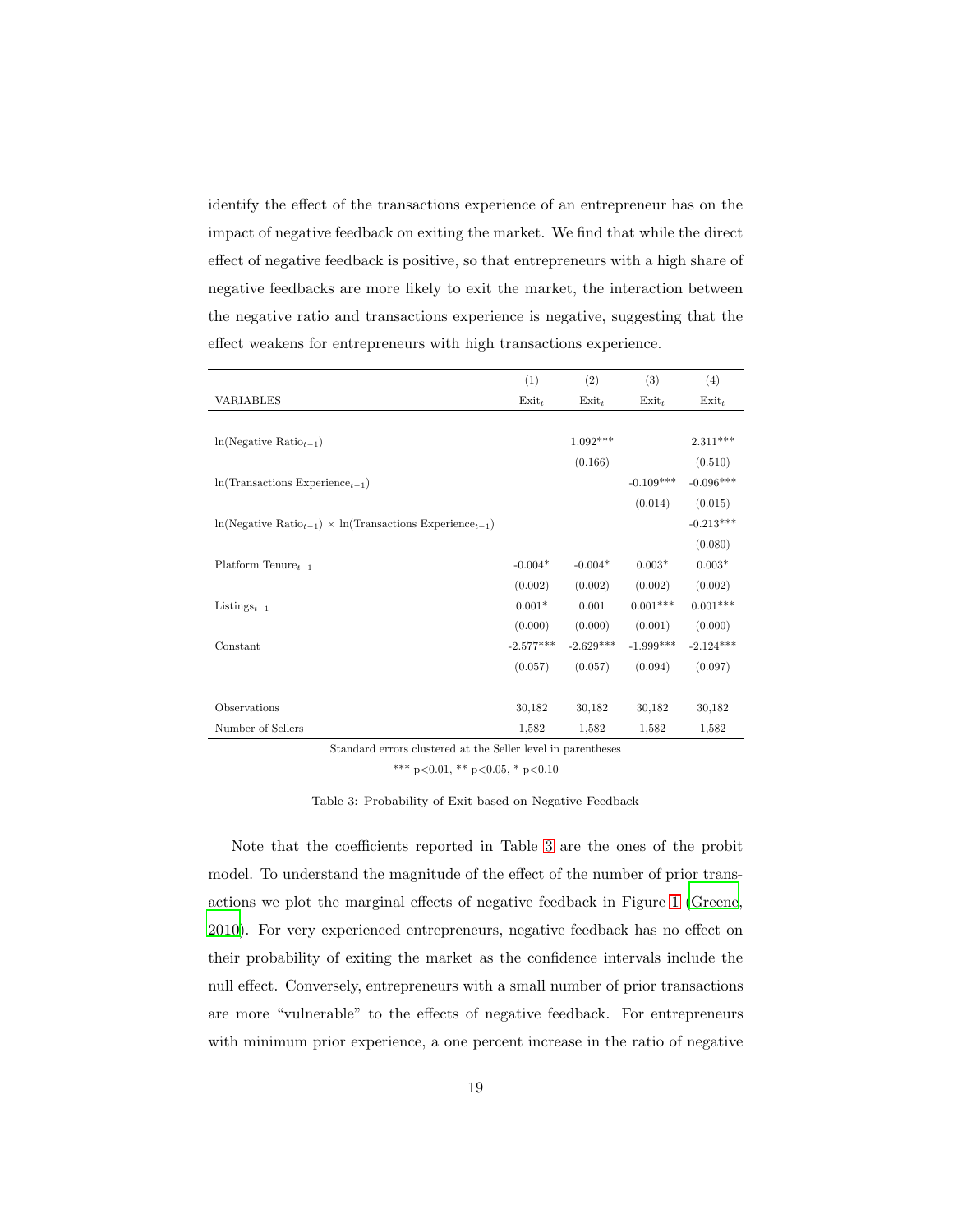feedback increases the probability of exit by 14.6 percentage points. This supports our *Hypothesis 1b* suggesting that inexperienced entrepreneurs are more likely to leave the market upon receiving negative feedback.



<span id="page-19-0"></span>Figure 1: Effect of Negative Feedback on the probability of exiting Agora

# *6.2.2. How do entrepreneurs adjust their portfolio in response to negative feedback?*

In the previous subsection we found that while negative feedback does not affect experienced entrepreneurs' propensity to exit the market, it does make it more likely that inexperienced entrepreneurs exit. However, reaction to negative feedback may also take a more nuanced form of adjustment. Thus, conditional on remaining in the market (the extensive margin), what adjustments in a entrepreneur's product portfolio will be triggered by negative feedback? Hence, to understand adjustments at the intensive margin, we study the effect of negative feedback on the growth rate of the listings each entrepreneurs is offering per week. We use a linear model and report the results in Table [4.](#page-21-0)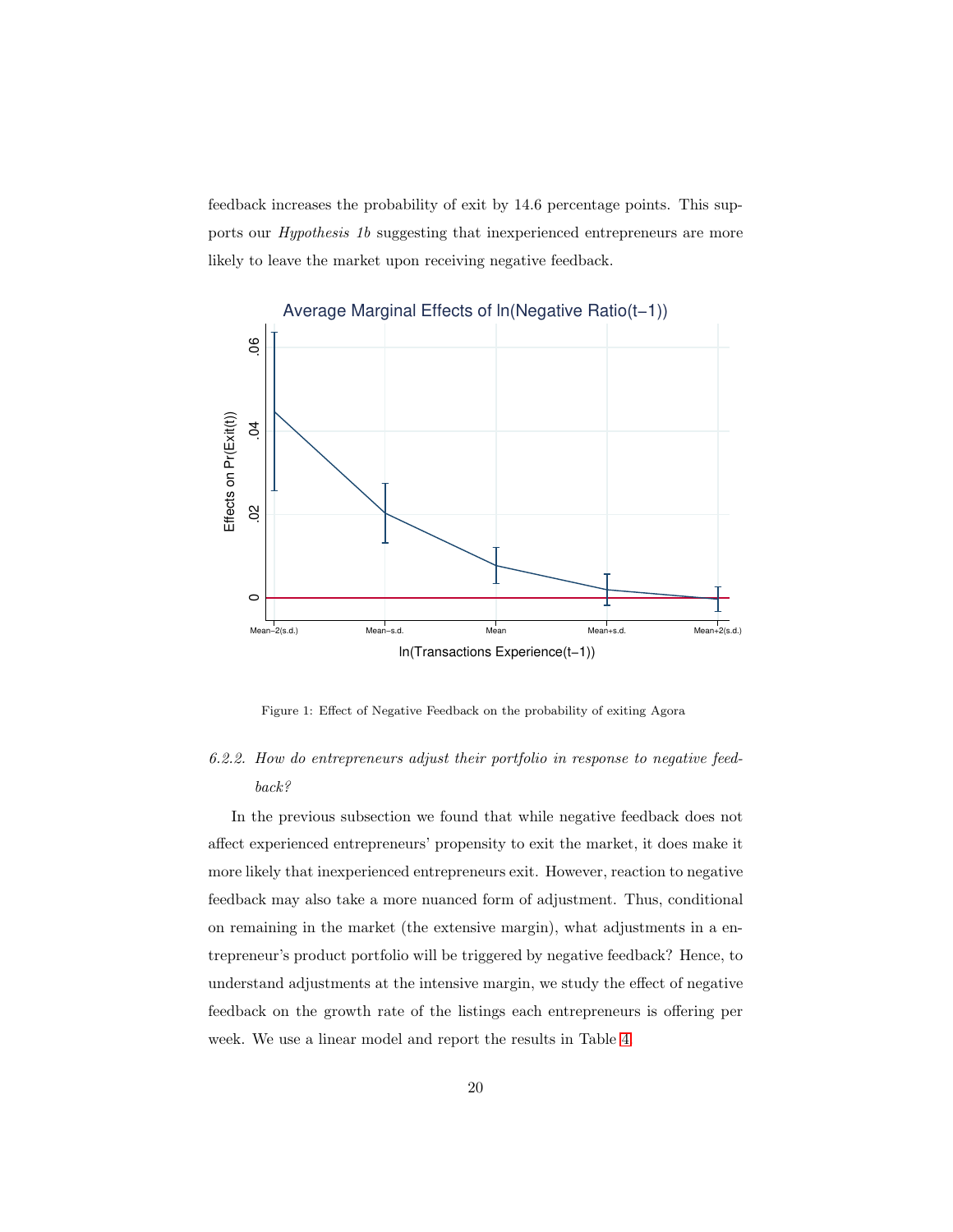ListingsGrowth<sub>it</sub> =  $\beta_0 + \beta_1 ln(Negative Ratio_{it-1}) +$  $\beta_2 ln(Transactions~Experience_{it-1}) + \beta_3 Platform~T enure_{it-1}+$  $\beta_4Listings_{it-1} + \nu_t + \mu_i + varepsilon_{lin},$ 

where Listings  $Growth_{it}$  is the listings growth rate of entrepreneur i at time  $t-1$ . This model specification further includes time fixed effects  $\nu_t$  and entrepreneur fixed effects  $\mu_i$ . The rest of the model specification remains the same as in previous subsection. As mentioned above, we exclude observations where entrepreneurs decide to exit the market and hence do not change their product portfolio in other ways.

Column (1) of Table [4](#page-21-0) again gives the baseline regression only with our control variables. In column (2) of Table [4](#page-21-0) we observe a positive effect of negative feedback on listings growth, meaning that entrepreneurs experiencing negative feedback do react by increasing their product portfolio. In column (3), we test the standalone effect of Transactions Experience<sub>it−1</sub>. When we include the interaction Negative Ratio<sub>it−1</sub>× Transactions Experience<sub>it−1</sub> in Column (4), we observe that the main effect switches signs and becomes statistically insignificant, while the interaction term between the negative ratio and transactions experience is positive and significant at the 10 percent level. This suggests that experienced entrepreneurs react to negative feedback by expanding their listings, while inexperienced entrepreneurs do not react by changing their portfolio. This lends support to *Hypothesis 2*, which posits that experienced entrepreneurs will respond to negative feedback by expanding their portfolio. However, the insignificant linear effect of negative feedback (which reflects the reaction of an entrepreneur with no transaction experience) does not confirm *Hypothesis 1a*, which suggests that inexperienced entrepreneurs react to negative feedback by contracting their portfolio. In our data, this does not seem to be the case.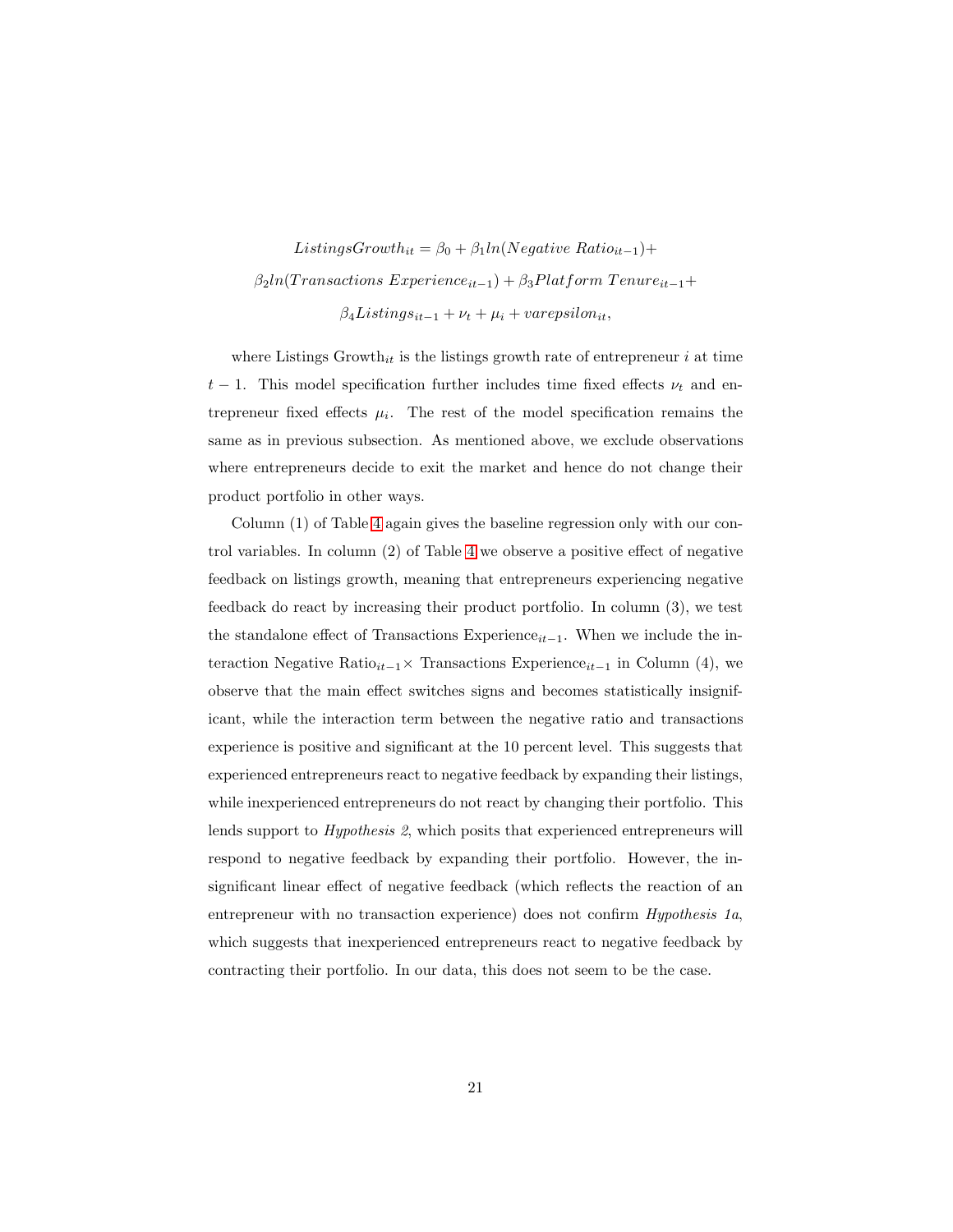|                                                                       | (1)                 | (2)                 | (3)                                     | (4)         |
|-----------------------------------------------------------------------|---------------------|---------------------|-----------------------------------------|-------------|
| <b>VARIABLES</b>                                                      | Listings $Growth_t$ | Listings $Growth_t$ | Listings $Growth_t$ Listings $Growth_t$ |             |
|                                                                       |                     |                     |                                         |             |
| $ln(Negative Ratiot-1)$                                               |                     | $1.051**$           |                                         | $-1.943$    |
|                                                                       |                     | (0.457)             |                                         | (1.497)     |
| $ln(Transactions$ Experience <sub>t-1</sub> )                         |                     |                     | $0.456***$                              | $0.445***$  |
|                                                                       |                     |                     | (0.095)                                 | (0.095)     |
| $\ln(Negative Ratio_{t-1}) \times \ln(Transactions Experience_{t-1})$ |                     |                     |                                         | $0.403*$    |
|                                                                       |                     |                     |                                         | (0.237)     |
| Platform Tenure $_{t-1}$                                              | $0.110***$          | $0.112***$          | $0.102***$                              | $0.103***$  |
|                                                                       | (0.021)             | (0.022)             | (0.020)                                 | (0.021)     |
| Listings <sub><math>t-1</math></sub>                                  | $-0.163***$         | $-0.163***$         | $-0.165***$                             | $-0.164***$ |
|                                                                       | (0.032)             | (0.032)             | (0.032)                                 | (0.032)     |
| Constant                                                              | $4.004***$          | $4.028***$          | $2.632***$                              | $2.699***$  |
|                                                                       | (0.712)             | (0.712)             | (0.560)                                 | (0.560)     |
|                                                                       |                     |                     |                                         |             |
| Observations                                                          | 30,062              | 30,062              | 30,062                                  | 30,062      |
| $\mathbf{R}^2$                                                        | 0.305               | 0.305               | 0.306                                   | 0.307       |
| Seller FE                                                             | <b>YES</b>          | <b>YES</b>          | <b>YES</b>                              | <b>YES</b>  |
| Week $\rm FE$                                                         | ${\rm YES}$         | ${\rm YES}$         | <b>YES</b>                              | ${\rm YES}$ |

Robust standard errors clustered at the Seller level in parentheses

\*\*\* p<0.01, \*\* p<0.05, \* p<0.10

<span id="page-21-0"></span>Table 4: Listings Growth and Negative Feedback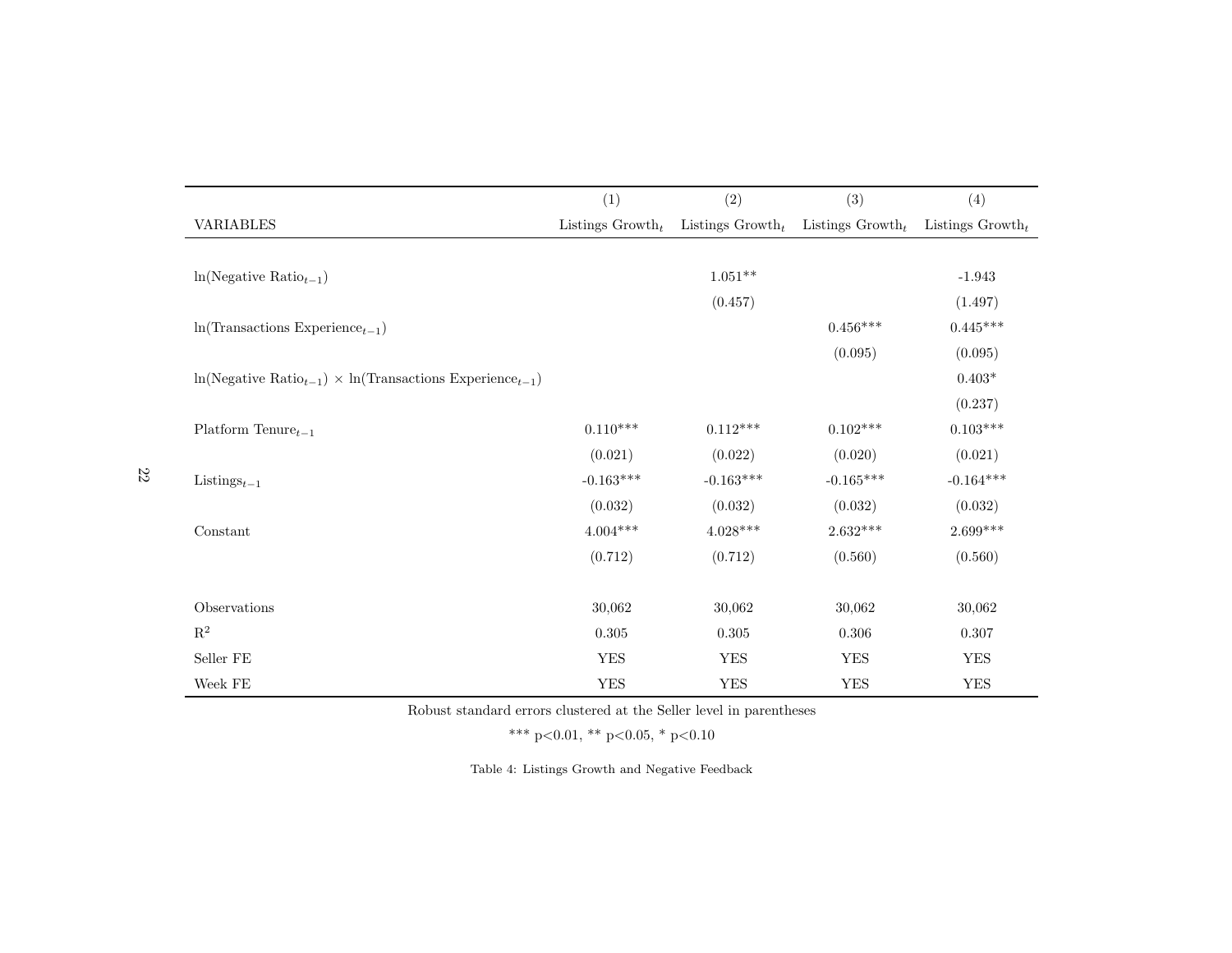To get some more intuition on the results of Table [4,](#page-21-0) we plotted the marginal effect of negative feedback on listings growth by taking into account the number of prior of transactions. We observe clearly that entrepreneurs with a few prior transactions pursue a completely different strategy from entrepreneurs with a lot of prior transactions.



Figure 2: Effect of Negative Feedback on the Listings Growth

In Table [5](#page-23-0) we summarize our findings of reactions in response to negative feedback. Inexperienced entrepreneurs are more likely to leave and adjust their activities at the extensive margin, while experienced entrepreneurs expand their offerings on average, i.e. modify at the internal margin. This is discussed in more detail in the next section.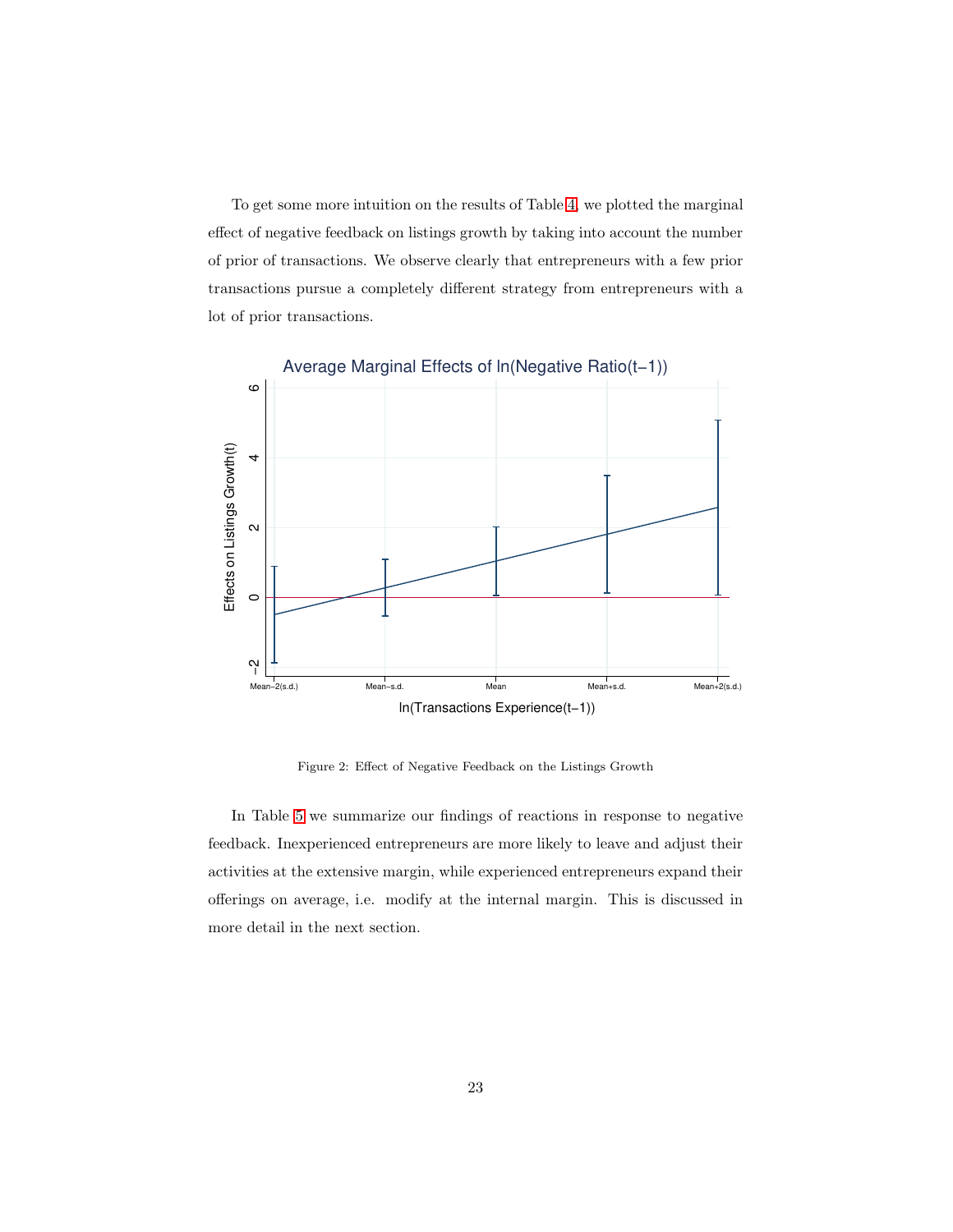|           | Inexperienced Entrepreneurs   Experienced Entrepreneurs |  |
|-----------|---------------------------------------------------------|--|
| Exit      |                                                         |  |
| Expansion |                                                         |  |

<span id="page-23-0"></span>Table 5: Summary Results

## 7. Discussion and Conclusion

Our empirical results partly confirm our theoretical predictions: Both experienced and inexperienced *Darknet* entrepreneurs react to negative feedback, but in different ways: Inexperienced entrepreneurs are more likely to exit the market, presumably because they do not expect to be able to continue operating profitably. This is in line with our predictions. However, for those who remain in the market, negative feedback unexpectedly does not trigger either an expansion or contraction of their operations, i.e. the number of products they offer. This behavior may be due to the fact that inexperienced entrepreneurs are closer to their reservation income from selling illegal drugs online and they cannot sustain a prolonged period of less profitable operations. However, if they do continue to operate, they probably lack the resources to expand their listings, but shrinking it brings them closer to the brink of bankruptcy, which again is not desirable. Hence, while inexperienced entrepreneurs might want to expand, their lack of resources does not let them. Hence, their margin of adjustment is the extensive margin, i.e. the decision to operate at all or not. Further adjustments to the intensive margin may only become possible with a longer history of transactions and therefore increased resources.

For experienced entrepreneurs, the reaction to negative feedback differs markedly. Specifically, experienced entrepreneurs do not respond to negative feedback with a higher probability of exit. This is likely due to the fact that an experienced entrepreneur still perceives its long history of transactions as a valuable asset (and basically the only characteristics that sets her noticeably apart from newcomers), so the prospect of giving it up either by leaving the market or by re-registering under a new pseudonym (and no history) appears unattractive.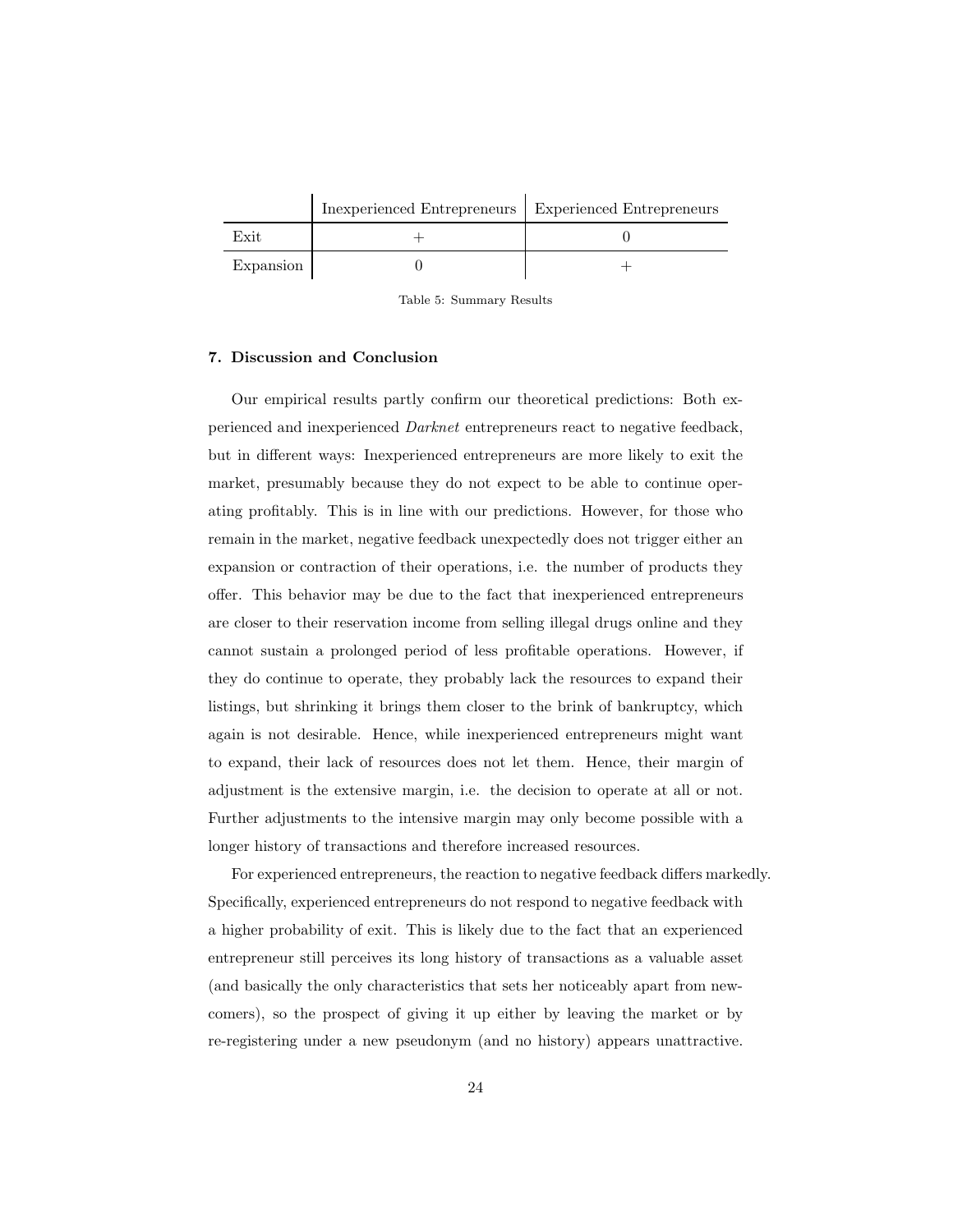However, negative feedback does trigger an experienced *Darknet* entrepreneur to expand its listing, in essence growing its portfolio. As we argue, this can be due to problemistic search and the indication that current activities are not particularly successful. Interestingly, in contrast to inexperienced entrepreneurs this puts the focus of adjustment at the intensive margin and not the extensive margin.

This paper contributes to a number of literature streams. First, it is one of the first studies to investigate the managerial responses of a particular breed of digital entrepreneurs, *Darknet* entrepreneurs dealing with illicit goods, drugs in our case. We show that their behavior in response to negative shock follows predictable patterns and that their strategies seem surprisingly sophisticated because they are conditioned on the value of the other reputational resource, the transactions experience. In addition to we contribute to a stream of literature that studies "illegitimate" entrepreneurship [\(Levitt and Venkatesh, 2000;](#page-31-1) [Webb et al.](#page-34-6), [2009;](#page-34-6) [Fairlie, 2002\)](#page-29-7). Second, we contribute to the literature on online reputation systems by showing that reputation systems also, and probably especially, work in anonymous marketplaces. This confirms the notion that some markets can self-regulate even in the absence of formal and enforceable contracts simply by operating with a functioning reputation system. Finally, we also contribute to the vast field of behavior in response to performance feedback, i.e. the behavioral theory of the firm [\(Greve et al., 2003](#page-30-7); [Greve](#page-30-8), [2007;](#page-30-8) [March,](#page-31-7) [1988\)](#page-31-7). To our knowledge, this is one of the first studies that shows that reactions can differ significantly conditional on the value of assets (reputational in our empirical setting). Specifically, we posit, and find, that transactions experience may cause an entrepreneur's reaction to flip completely from leaving the market with a higher likelihood (for inexperienced entrepreneurs) to expanding current operations (for experienced entrepreneurs). Our finding of a strong dependency of behavioral reactions to negative feedback to an entrepreneur's history is a novel contribution to the literature.

Our results also have managerial and policy implications. From a managerial perspective, our results shed light on the role of reputation on online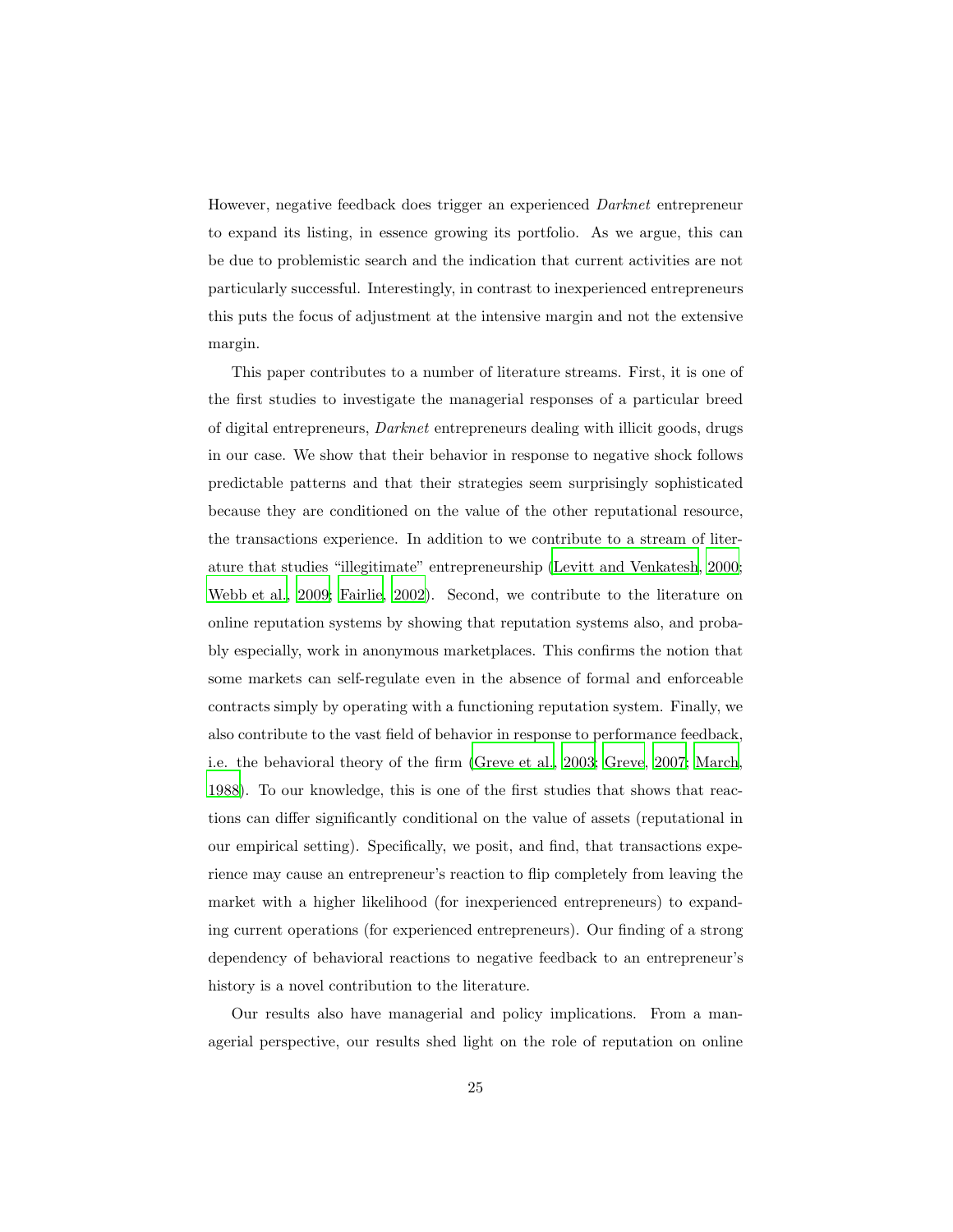marketplaces. Also, since the transactions experience seems to matter greatly for buyers' decision-making and in turn for entrepreneurs' responses to an adverse shock, this information should be presented clearly to potential buyers. This also has implications for the design of online marketplaces, and managers should be aware of how this information can play a role in buyers' trust towards the marketplace in general. For policymakers and law enforcement authorities, our study uncovers some of the mechanisms at play in illegal online marketplaces. Clearly, this information is crucial when devising policies on how to intervene in these marketplaces with the goal of reducing their influence or even shutting them down. An interesting conclusion emerges from the strategic response of inexperienced sellers to negative feedback: Given they are more likely to exit following negative feedback, one way to depopulate an illegal marketplace would be to systematically issue negative feedback to induce seller exit. If the marketplace is still relatively young, most sellers will be inexperienced, so this could help stunt growth of emerging marketplaces. The downside might be that experienced sellers become more powerful because they expand their product offerings in response, leading to market concentration and larger sellers of illegal goods and services.

Finally, our study is not without limitations. First, our data do not let us observe entrepreneurs' post-exit behavior, which could capture multiple activities like "going legal", selling drugs offline, or re-registering under a different pseudonym to sell the same goods. This introduces some noise in our data, but we do not believe that it biases our results. Second, while our setting of anonymous online marketplaces is somewhat unique, we believe our results translate well to other online marketplaces, as long as reputation and a entrepreneur's history are important drivers of buyer behavior. Finally, while our data is quite detailed and even captures transaction-level characteristics, we do not, somewhat inherent to the (illicit) markets we study, learn much about other characteristics of the entrepreneurs. We do believe, however, that this reflects the situation in a fairly large share of internet marketplaces. We are aware, however, that our study is a first attempt at capturing some of the rich dynam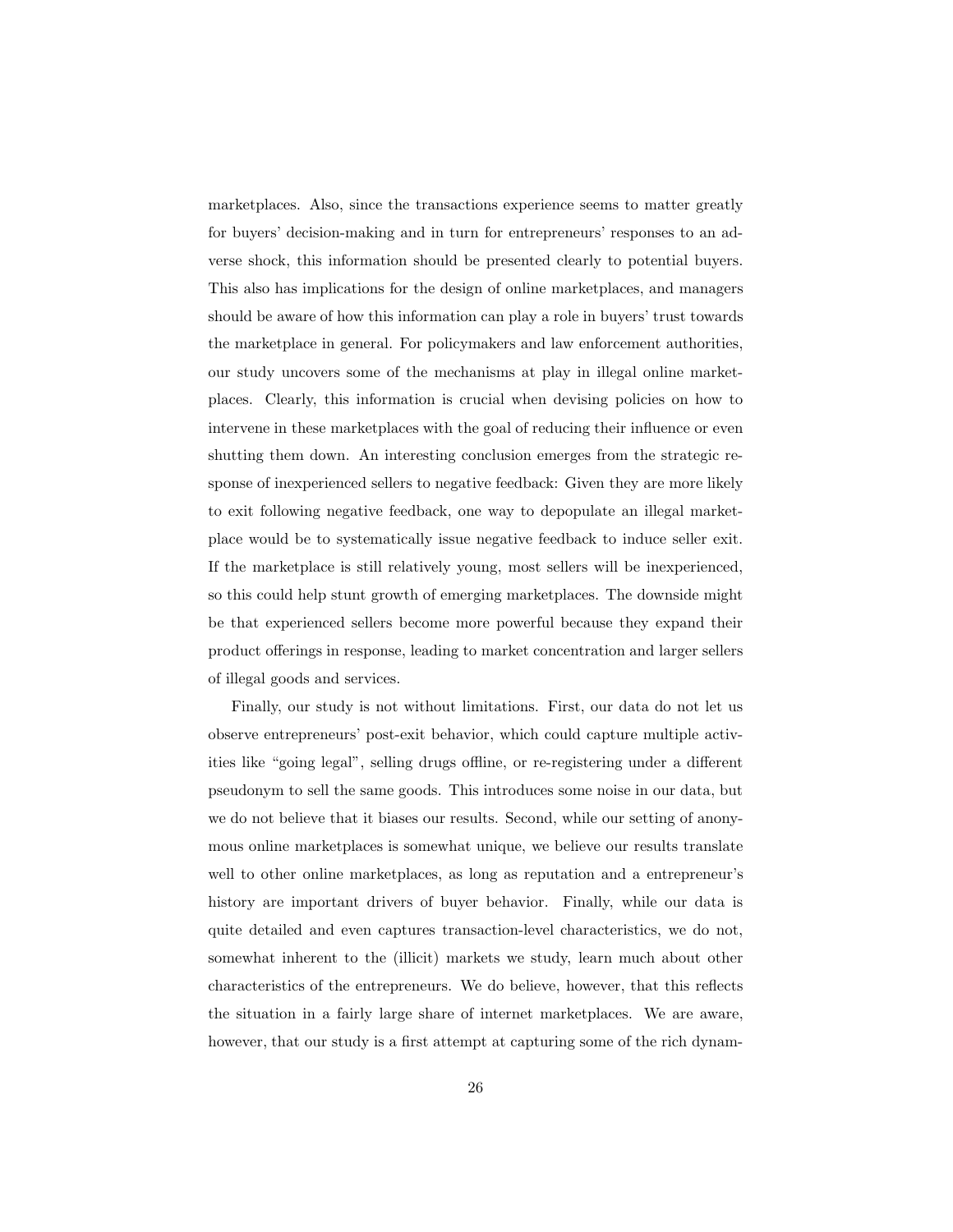ics in a growing part of the economy. We hope our work will inspire researchers to study related aspects in *Darknet* markets in the future.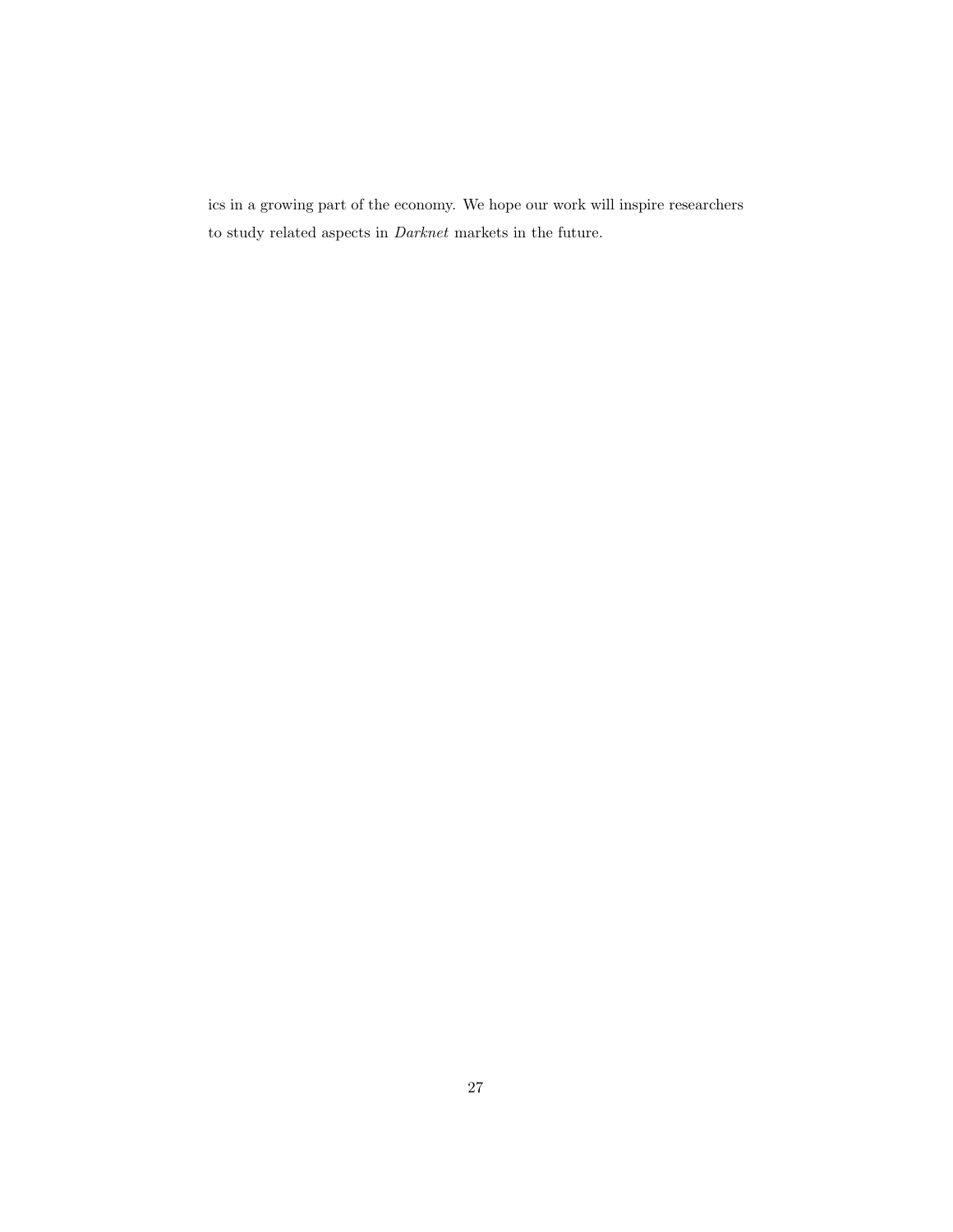#### References

- <span id="page-27-3"></span>Aperjis, C., Johari, R., 2010. Optimal windows for aggregating ratings in electronic marketplaces. Management Science 56, 864–880. URL: <https://doi.org/10.1287/mnsc.1090.1145>, doi:[10.1287/mnsc.1090.1145](http://dx.doi.org/10.1287/mnsc.1090.1145), [arXiv:https://doi.org/10.1287/mnsc.1090.1145](http://arxiv.org/abs/https://doi.org/10.1287/mnsc.1090.1145).
- <span id="page-27-5"></span>Armona, L., 2017. Measuring the impact of formal and informal communication on electronic commerce demand. Working Paper .
- <span id="page-27-6"></span>Ba, S., Pavlou, P.A., 2002. Evidence of the effect of trust building technology in electronic markets: Price premiums and buyer behavior. MIS Quarterly 26, 243–268. URL: <http://www.jstor.org/stable/4132332>.
- <span id="page-27-1"></span>Barratt, M.J., Ferris, J.A., Winstock, A.R., 2014. Use of silk road, the online drug marketplace, in the united kingdom, australia and the united states. Addiction 109, 774–783. URL: <http://dx.doi.org/10.1111/add.12470>, doi:[10.1111/add.12470](http://dx.doi.org/10.1111/add.12470).
- <span id="page-27-0"></span>Bhaskar, V., Linacre, R., Machin, S., 2017. The economic functioning of online drugs markets. Journal of Economic Behavior & Organization URL: <http://www.sciencedirect.com/science/article/pii/S0167268117302007>, doi:[https://doi.org/10.1016/j.jebo.2017.07.022](http://dx.doi.org/https://doi.org/10.1016/j.jebo.2017.07.022).
- <span id="page-27-2"></span>Bradbury, D., 2014. Unveiling the dark web. Network Security 2014, 14 – 17. URL: <http://www.sciencedirect.com/science/article/pii/S135348581470042X>, doi:[https://doi.org/10.1016/S1353-4858\(14\)70042-X](http://dx.doi.org/https://doi.org/10.1016/S1353-4858(14)70042-X).
- <span id="page-27-4"></span>Buskirk, J.V., Bruno, R., Dobbins, T., Breen, C., Burns, L., Naicker, S., Roxburgh, A., 2017. The recovery of online drug markets following law enforcement and other disruptions. Drug and Alcohol Dependence 173, 159 – 162. URL: <http://www.sciencedirect.com/science/article/pii/S0376871617300741>, doi:[https://doi.org/10.1016/j.drugalcdep.2017.01.004](http://dx.doi.org/https://doi.org/10.1016/j.drugalcdep.2017.01.004).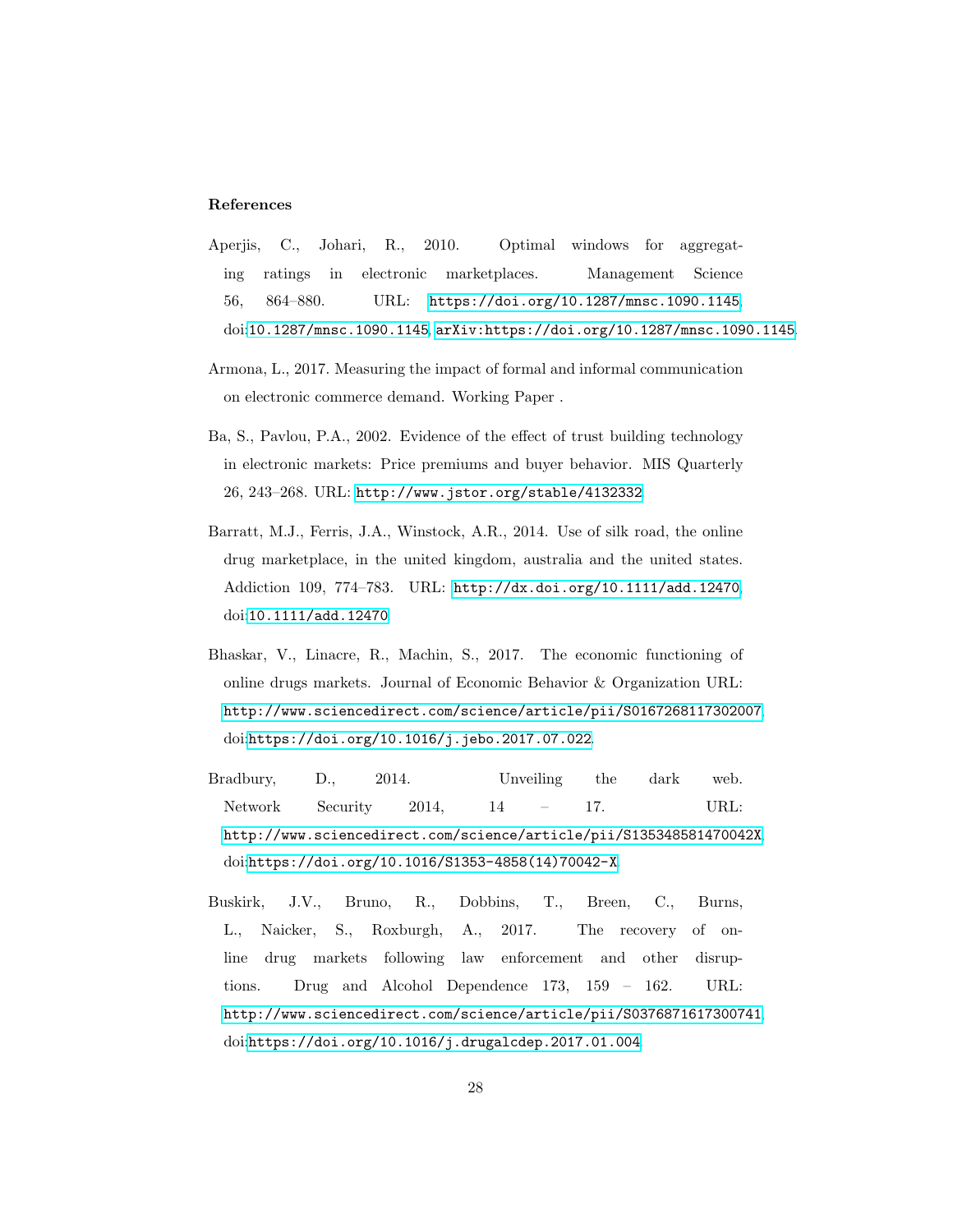- <span id="page-28-2"></span>Böhme, R., Christin, N., Edelman, B., Moore, T., 2015. Bitcoin: Economics, technology, and governance. Journal of Economic Perspectives 29, 213– 38. URL: <http://www.aeaweb.org/articles?id=10.1257/jep.29.2.213>, doi:[10.1257/jep.29.2.213](http://dx.doi.org/10.1257/jep.29.2.213).
- <span id="page-28-5"></span>Cabral, L., 2012. Reputation on the internet. The Oxford handbook of the digital economy , 343–354.
- <span id="page-28-7"></span>Cabral, L., Hortaçsu, A., 2010. The dynamic of seller reputation: Evidence from eBay. The Journal of Industrial Economics 58, 54–78. URL: <http://dx.doi.org/10.1111/j.1467-6451.2010.00405.x>, doi:[10.1111/j.1467-6451.2010.00405.x](http://dx.doi.org/10.1111/j.1467-6451.2010.00405.x).
- <span id="page-28-4"></span>Caulkins, J.P., Johnson, B., Taylor, A., Taylor, L., 1999. What drug dealers tell us about their costs of doing business. Journal of Drug Issues 29, 323–340. URL: <https://doi.org/10.1177/002204269902900211>, doi:[10.1177/002204269902900211](http://dx.doi.org/10.1177/002204269902900211), [arXiv:https://doi.org/10.1177/002204269902900211](http://arxiv.org/abs/https://doi.org/10.1177/002204269902900211).
- <span id="page-28-3"></span>Cennamo, C., Santalo, J., 2013. Platform competition: Strategic tradeoffs in platform markets. Strategic Management Journal 34, 1331–1350. URL: <https://onlinelibrary.wiley.com/doi/abs/10.1002/smj.2066>, doi:[10.1002/smj.2066](http://dx.doi.org/10.1002/smj.2066), [arXiv:https://onlinelibrary.wiley.com/doi/pdf/10.1002/smj.2066](http://arxiv.org/abs/https://onlinelibrary.wiley.com/doi/pdf/10.1002/smj.2066).
- <span id="page-28-6"></span>Chevalier, J.A., Mayzlin, D., 2006. The effect of word of mouth on sales: Online book reviews. Journal of Marketing Research 43, 345–354. URL: <https://doi.org/10.1509/jmkr.43.3.345>, doi:[10.1509/jmkr.43.3.345](http://dx.doi.org/10.1509/jmkr.43.3.345).
- <span id="page-28-1"></span>Christin, N., 2013. Traveling the silk road: A measurement analysis of a large anonymous online marketplace, in: Proceedings of the 22Nd International Conference on World Wide Web, ACM, New York, NY, USA. pp. 213–224. URL: <http://doi.acm.org/10.1145/2488388.2488408>, doi:[10.1145/2488388.2488408](http://dx.doi.org/10.1145/2488388.2488408).
- <span id="page-28-0"></span>Clay, K., 1997. Trade without law: Private-order institutions in mexican california. The Journal of Law, Economics, and Organization 13, 202–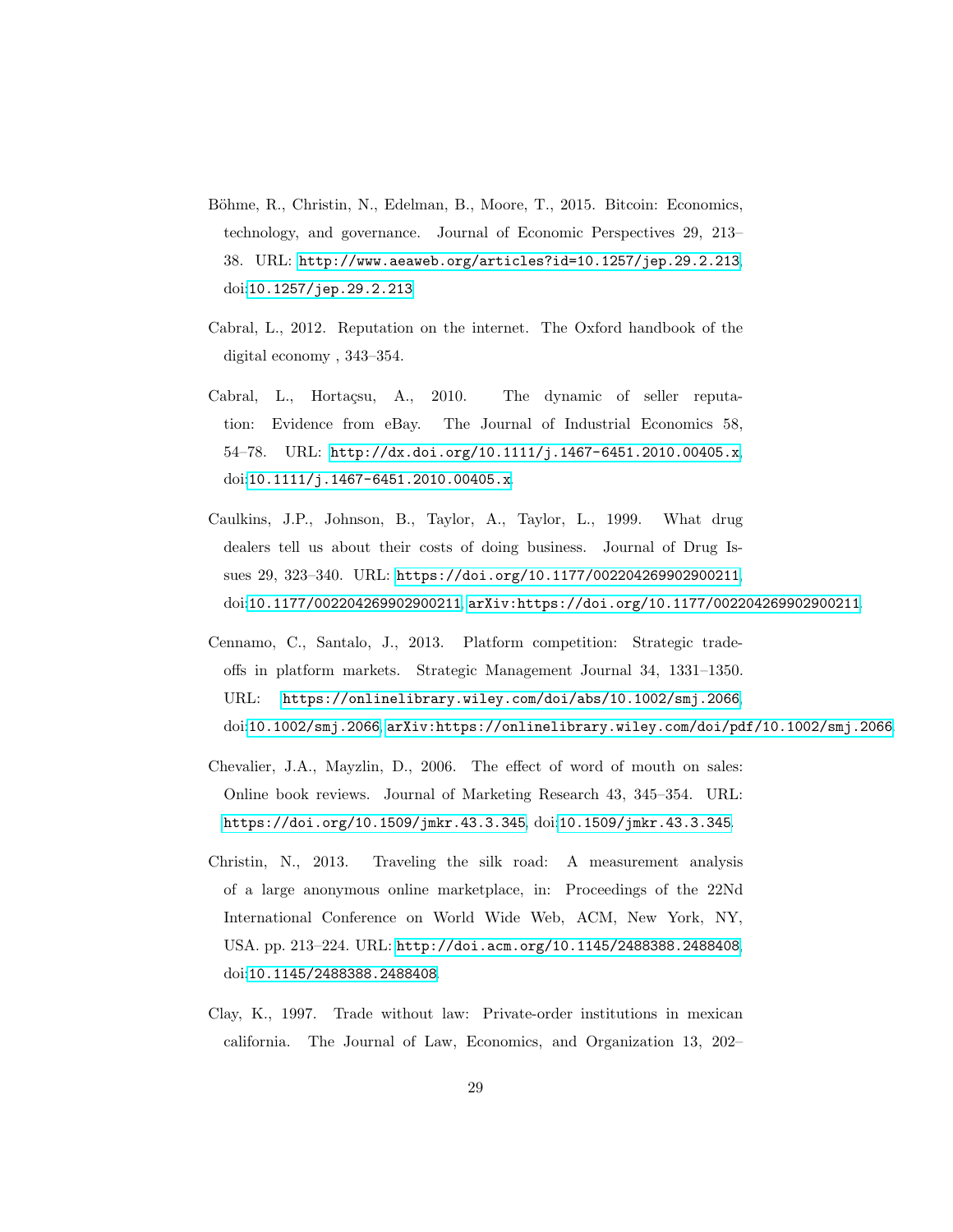231. URL: <http://dx.doi.org/10.1093/oxfordjournals.jleo.a023379>, doi:[10.1093/oxfordjournals.jleo.a023379](http://dx.doi.org/10.1093/oxfordjournals.jleo.a023379).

- <span id="page-29-2"></span>Décary-Hétu, D., Aldridge, J., 2015. Sifting through the net: Monitoring of online offenders by researchers. European Review of Organised Crime 2, 122– 141.
- <span id="page-29-3"></span>Décary-Hétu, D., Giommoni, L., 2017. Do police crackdowns disrupt drug cryptomarkets? A longitudinal analysis of the effects of operation onymous. Crime, Law and Social Change 67, 55–75. URL: <https://doi.org/10.1007/s10611-016-9644-4>, doi:[10.1007/s10611-016-9644-4](http://dx.doi.org/10.1007/s10611-016-9644-4).
- <span id="page-29-7"></span>Fairlie, R.W., 2002. Drug dealing and legitimate selfemployment. Journal of Labor Economics 20, 538–537. URL: <http://www.jstor.org/stable/10.1086/339610>.
- <span id="page-29-5"></span>Filippas, A., Horton, J., Golden, J.M., et al., 2017. Reputation in the Long-Run. Technical Report. CESifo Group Munich.
- <span id="page-29-4"></span>Fradkin, A., Grewal, E., Holtz, D., Pearson, M., 2016. The determinants of online review informativeness: Evidence from field experiments on airbnb .
- <span id="page-29-0"></span>Goldfarb, A., Tucker, C., 2017. Digital economics. Technical Report. National Bureau of Economic Research.
- <span id="page-29-6"></span>Greene, W., 2010. Testing hypotheses about interaction terms in nonlinear models. Economics Letters 107, 291 – 296. URL: <http://www.sciencedirect.com/science/article/pii/S0165176510000777>, doi:[https://doi.org/10.1016/j.econlet.2010.02.014](http://dx.doi.org/https://doi.org/10.1016/j.econlet.2010.02.014).
- <span id="page-29-1"></span>Greif, A., 1989. Reputation and coalitions in medieval trade: Evidence on the maghribi traders. The Journal of Economic History 49, 857–882. doi:[10.1017/S0022050700009475](http://dx.doi.org/10.1017/S0022050700009475).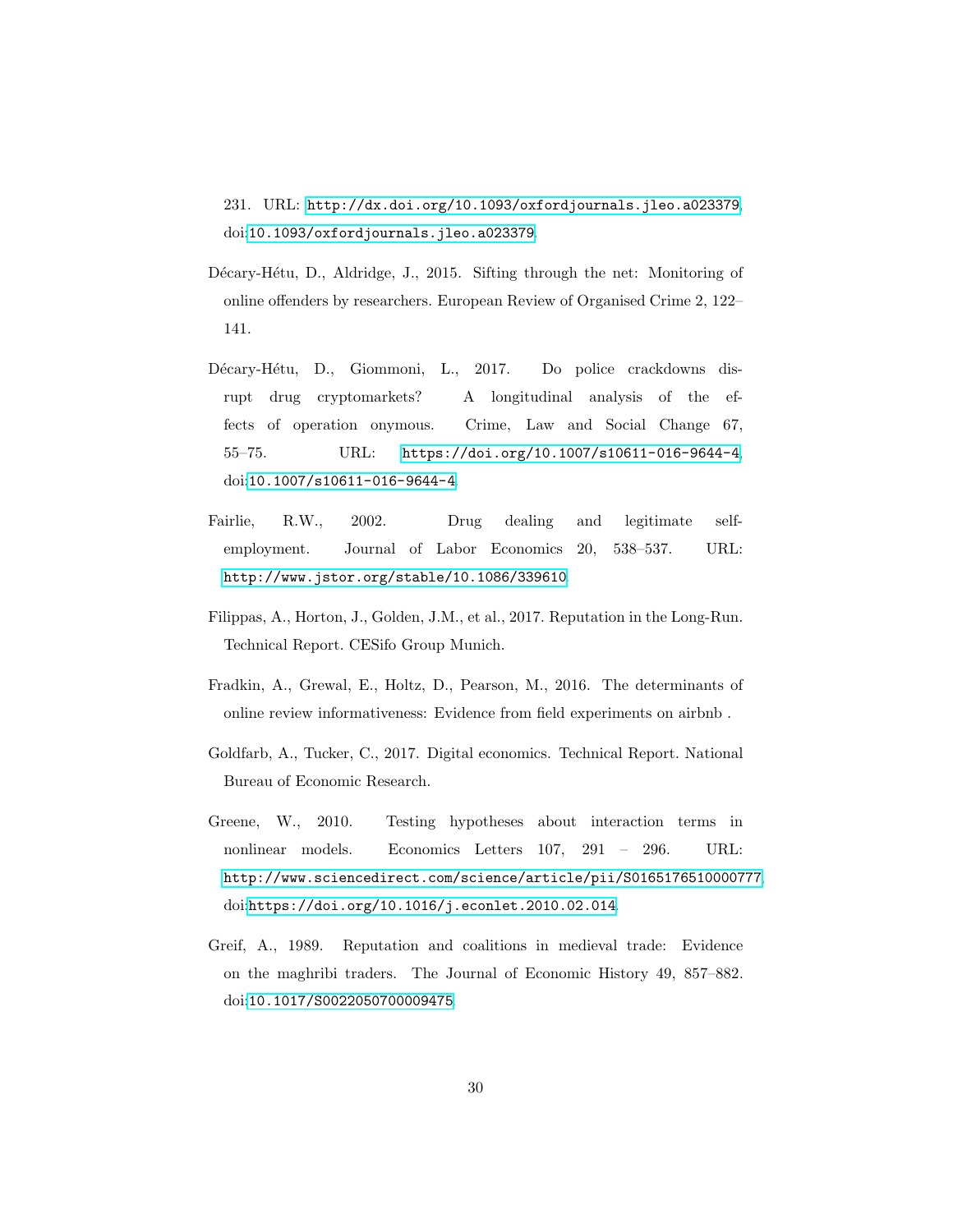- <span id="page-30-8"></span>Greve, H.R., 2007. 'exploration and exploitation in product innovation'. Industrial and Corporate Change 16, 945–975. URL: <http://dx.doi.org/10.1093/icc/dtm013>, doi:[10.1093/icc/dtm013](http://dx.doi.org/10.1093/icc/dtm013).
- <span id="page-30-7"></span>Greve, H.R., et al., 2003. Organizational learning from performance feedback: A behavioral perspective on innovation and change. Cambridge University Press.
- <span id="page-30-6"></span>Gwern, B., Nicolas, C., David, D.H., Rasmus, M.A., StExo, , Presidente, E., Anonymous, Daryl, L., Sohhlz, Delyan, K., Vince, C., Buskirk, V., Whom, Michael, M.S.G., 2015. Dark net market archives, 2011-2015. <https://www.gwern.net/DNM-archives>. URL: <https://www.gwern.net/DNM-archives>. accessed: 13-11-2017.
- <span id="page-30-1"></span>Hagiu, A., Wright, J., 2015. Marketplace or reseller? Management Science 61, 184–203. URL: <https://doi.org/10.1287/mnsc.2014.2042>, doi:[10.1287/mnsc.2014.2042](http://dx.doi.org/10.1287/mnsc.2014.2042), [arXiv:https://doi.org/10.1287/mnsc.2014.2042](http://arxiv.org/abs/https://doi.org/10.1287/mnsc.2014.2042).
- <span id="page-30-0"></span>Hardy, R.A., Norgaard, J.R., 2016. Reputation in the internet black market: an empirical and theoretical analysis of the deep web. Journal of Institutional Economics 12, 515–539. doi:[10.1017/S1744137415000454](http://dx.doi.org/10.1017/S1744137415000454).
- <span id="page-30-4"></span>Hollenbeck, B., 2016. Online reputation mechanisms and the decreasing value of brands. UCLA Working paper .
- <span id="page-30-2"></span>Hui, X., Saeedi, M., Shen, Z., Sundaresan, N., 2016. Reputation and regulations: Evidence from ebay. Management Science 62, 3604–3616. URL: <https://doi.org/10.1287/mnsc.2015.2323>, doi:[10.1287/mnsc.2015.2323](http://dx.doi.org/10.1287/mnsc.2015.2323), [arXiv:https://doi.org/10.1287/mnsc.2015.2323](http://arxiv.org/abs/https://doi.org/10.1287/mnsc.2015.2323).
- <span id="page-30-3"></span>Janetos, N., Tilly, J., 2017. Reputation dynamics in a market for illicit drugs. arXiv preprint arXiv:1703.01937 .
- <span id="page-30-5"></span>Lehman, D.W., Kovács, B., Carroll, G.R., 2014. Conflicting social codes and organizations: Hygiene and authenticity in consumer evaluations of restaurants. Management Science 60,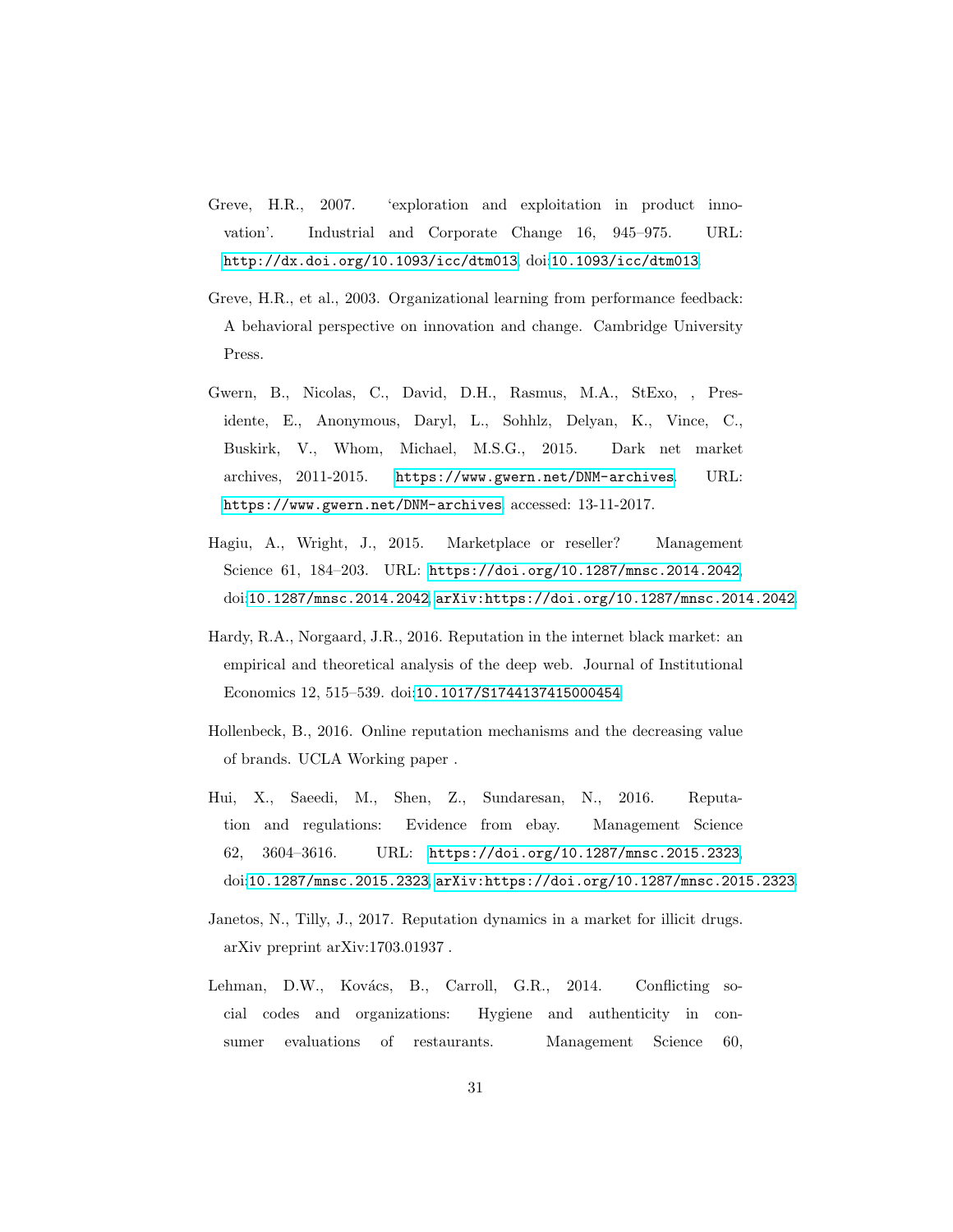2602–2617. URL: <https://doi.org/10.1287/mnsc.2014.1903>, doi:[10.1287/mnsc.2014.1903](http://dx.doi.org/10.1287/mnsc.2014.1903), [arXiv:https://doi.org/10.1287/mnsc.2014.1903](http://arxiv.org/abs/https://doi.org/10.1287/mnsc.2014.1903).

- <span id="page-31-1"></span>Levitt, S.D., Venkatesh, S.A., 2000. An economic analysis of a drug-selling gang's finances\*. The Quarterly Journal of Economics 115, 755–789. URL: <http://dx.doi.org/10.1162/003355300554908>, doi:[10.1162/003355300554908](http://dx.doi.org/10.1162/003355300554908).
- <span id="page-31-0"></span>Lewis, V.L., Churchill, N.C., 1983. The five stages of small business growth. Harvard Business Review .
- <span id="page-31-4"></span>Livingston, J.A., 2005. How valuable is a good reputation? a sample selection model of internet auctions. The Review of Economics and Statistics 87, 453–465. URL: <https://doi.org/10.1162/0034653054638391>, doi:[10.1162/0034653054638391](http://dx.doi.org/10.1162/0034653054638391).
- <span id="page-31-6"></span>Luca, M., 2011. Reviews, reputation, and revenue: The case of yelp.com. Harvard Business School NOM Unit Working Paper 12-016, 1-40 .
- <span id="page-31-5"></span>Lucking-Reiley, D., Bryan, D., Prasad, N., Reeves, D., 2007. Pennies from eBay: The determinants of price in online auctions. The Journal of Industrial Economics 55, 223–233. URL: <http://dx.doi.org/10.1111/j.1467-6451.2007.00309.x>, doi:[10.1111/j.1467-6451.2007.00309.x](http://dx.doi.org/10.1111/j.1467-6451.2007.00309.x).
- <span id="page-31-7"></span>March, J.G., 1988. Variable risk preferences and adaptive aspirations. Journal of Economic Behavior & Organization 9, 5 – 24. URL: <http://www.sciencedirect.com/science/article/pii/0167268188900042>, doi:[https://doi.org/10.1016/0167-2681\(88\)90004-2](http://dx.doi.org/https://doi.org/10.1016/0167-2681(88)90004-2).
- <span id="page-31-3"></span>Martin, J., 2014a. Drugs on the dark net: How cryptomarkets are transforming the global trade in illicit drugs. Springer. doi:[10.1057/9781137399052](http://dx.doi.org/10.1057/9781137399052).
- <span id="page-31-2"></span>Martin, J., 2014b. Lost on the silk road: Online drug distribution and the 'cryptomarket'. Criminology & Criminal Jus-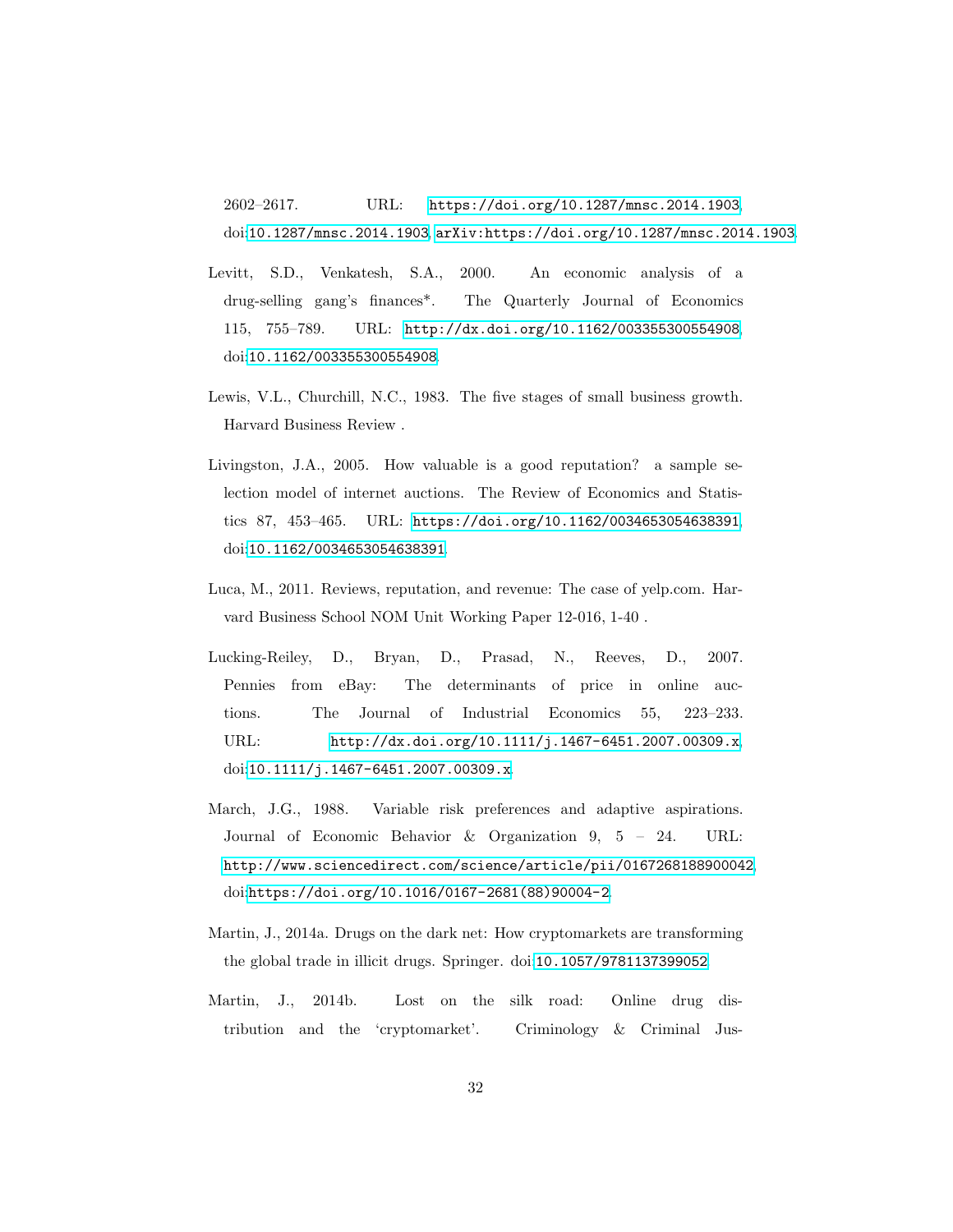tice 14, 351–367. URL: <https://doi.org/10.1177/1748895813505234>, doi:[10.1177/1748895813505234](http://dx.doi.org/10.1177/1748895813505234).

- <span id="page-32-4"></span>Martin, J., Christin, N., 2016. Ethics in Cryptomarket Research. International Journal of Drug Policy 35, 84–91. URL: <http://linkinghub.elsevier.com/retrieve/pii/S0955395916301608>, doi:[10.1016/j.drugpo.2016.05.006](http://dx.doi.org/10.1016/j.drugpo.2016.05.006).
- <span id="page-32-3"></span>McIntyre, D.P., Srinivasan, A., 2017. Networks, platforms, and strategy: Emerging views and next steps. Strategic Management Journal 38, 141–160. URL: <https://onlinelibrary.wiley.com/doi/abs/10.1002/smj.2596>, doi:[10.1002/smj.2596](http://dx.doi.org/10.1002/smj.2596), [arXiv:https://onlinelibrary.wiley.com/doi/pdf/10.1002/smj.2596](http://arxiv.org/abs/https://onlinelibrary.wiley.com/doi/pdf/10.1002/smj.2596).
- <span id="page-32-6"></span>Melnik, M.I., Alm, J., 2002. Does a seller's ecommerce reputation matter? evidence from ebay auctions. The Journal of Industrial Economics 50, 337–349. URL: <http://dx.doi.org/10.1111/1467-6451.00180>, doi:[10.1111/1467-6451.00180](http://dx.doi.org/10.1111/1467-6451.00180).
- <span id="page-32-5"></span>Moeller, K., Munksgaard, R., Demant, J., 2017. Flow my fe the vendor said: Exploring violent and fraudulent resource exchanges on cryptomarkets for illicit drugs. American Behavioral Scientist 61, 1427–1450. URL: <https://doi.org/10.1177/0002764217734269>, doi:[10.1177/0002764217734269](http://dx.doi.org/10.1177/0002764217734269).
- <span id="page-32-2"></span>Narayanan, A., Bonneau, J., Felten, E., Miller, A., Goldfeder, S., 2016. Bitcoin and Cryptocurrency Technologies: A Comprehensive Introduction. Princeton University Press.
- <span id="page-32-0"></span>Nelson, P., 1970. Information and consumer behavior. Journal of Political Economy 78, 311–329. URL: <https://doi.org/10.1086/259630>, doi:[10.1086/259630](http://dx.doi.org/10.1086/259630).
- <span id="page-32-1"></span>Nelson, P., 1974. Advertising as information. Journal of Political Economy 82, 729–754. URL: <https://doi.org/10.1086/260231>, doi:[10.1086/260231](http://dx.doi.org/10.1086/260231).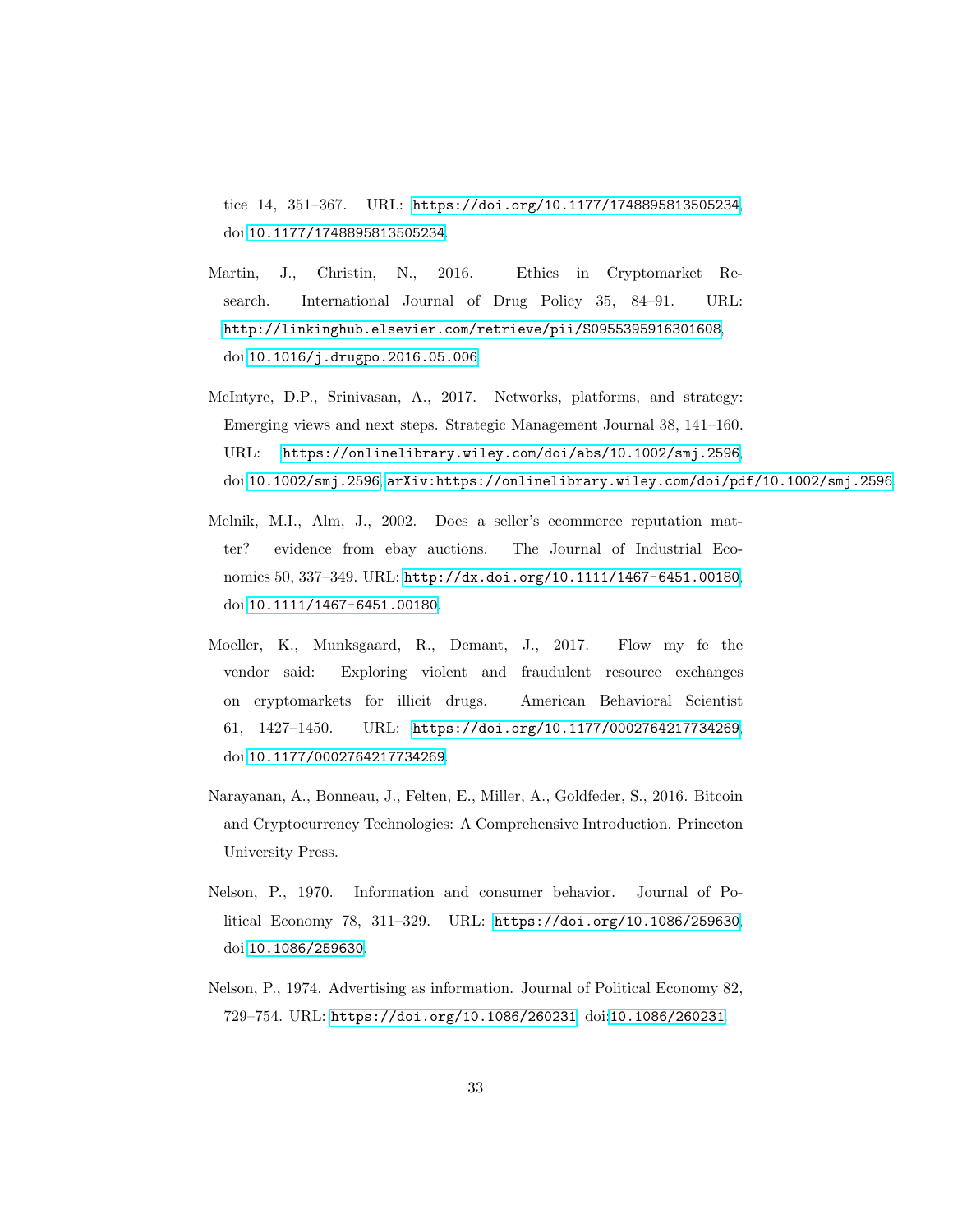- <span id="page-33-7"></span>Powell, D., Yu, J., DeWolf, M., Holyoak, K.J., 2017. The love of large numbers: A popularity bias in consumer choice. Psychological Science 28, 1432–1442. URL: <https://doi.org/10.1177/0956797617711291>, doi:[10.1177/0956797617711291](http://dx.doi.org/10.1177/0956797617711291). pMID: 28825874.
- <span id="page-33-6"></span>Rice, S.C., 2012. Reputation and uncertainty in online markets: An experimental study. Information Systems Research 23, 436–452. URL: <https://pubsonline.informs.org/doi/abs/10.1287/isre.1110.0362>, doi:[10.1287/isre.1110.0362](http://dx.doi.org/10.1287/isre.1110.0362), [arXiv:https://pubsonline.informs.org/doi/pdf/10.1287/isre.1110.0](http://arxiv.org/abs/https://pubsonline.informs.org/doi/pdf/10.1287/isre.1110.0362)
- <span id="page-33-3"></span>Rindova, V.P., Williamson, I.O., Petkova, A.P., 2010. Reputation as an intangible asset: Reflections on theory and methods in two empirical studies of business school reputations. Journal of Management 36, 610–619. URL: <https://doi.org/10.1177/0149206309343208>, doi:[10.1177/0149206309343208](http://dx.doi.org/10.1177/0149206309343208).
- <span id="page-33-1"></span>Riordan, M.H., 1986. Monopolistic competition with experience goods. The Quarterly Journal of Economics 101, 265–279. URL: <http://dx.doi.org/10.2307/1891115>, doi:[10.2307/1891115](http://dx.doi.org/10.2307/1891115).
- <span id="page-33-0"></span>Scott, M., Bruce, R., 1987. Five stages of growth in small business. Long Range Planning 20, 45 – 52. URL: <http://www.sciencedirect.com/science/article/pii/0024630187900719>, doi:[https://doi.org/10.1016/0024-6301\(87\)90071-9](http://dx.doi.org/https://doi.org/10.1016/0024-6301(87)90071-9).
- <span id="page-33-5"></span>Soska, K., Christin, N., 2015. Measuring the longitudinal evolution of the online anonymous marketplace ecosystem., in: USENIX Security Symposium, pp. 33–48.
- <span id="page-33-4"></span>Syverson, P., Dingledine, R., Mathewson, N., 2004. Tor: the second generation onion router, in: Usenix Security.
- <span id="page-33-2"></span>Tadelis, S., 1999. What's in a Name? Reputation as a Tradeable Asset. The American Economic Review 89, 548–563. URL: <http://www.jstor.org/stable/117032>.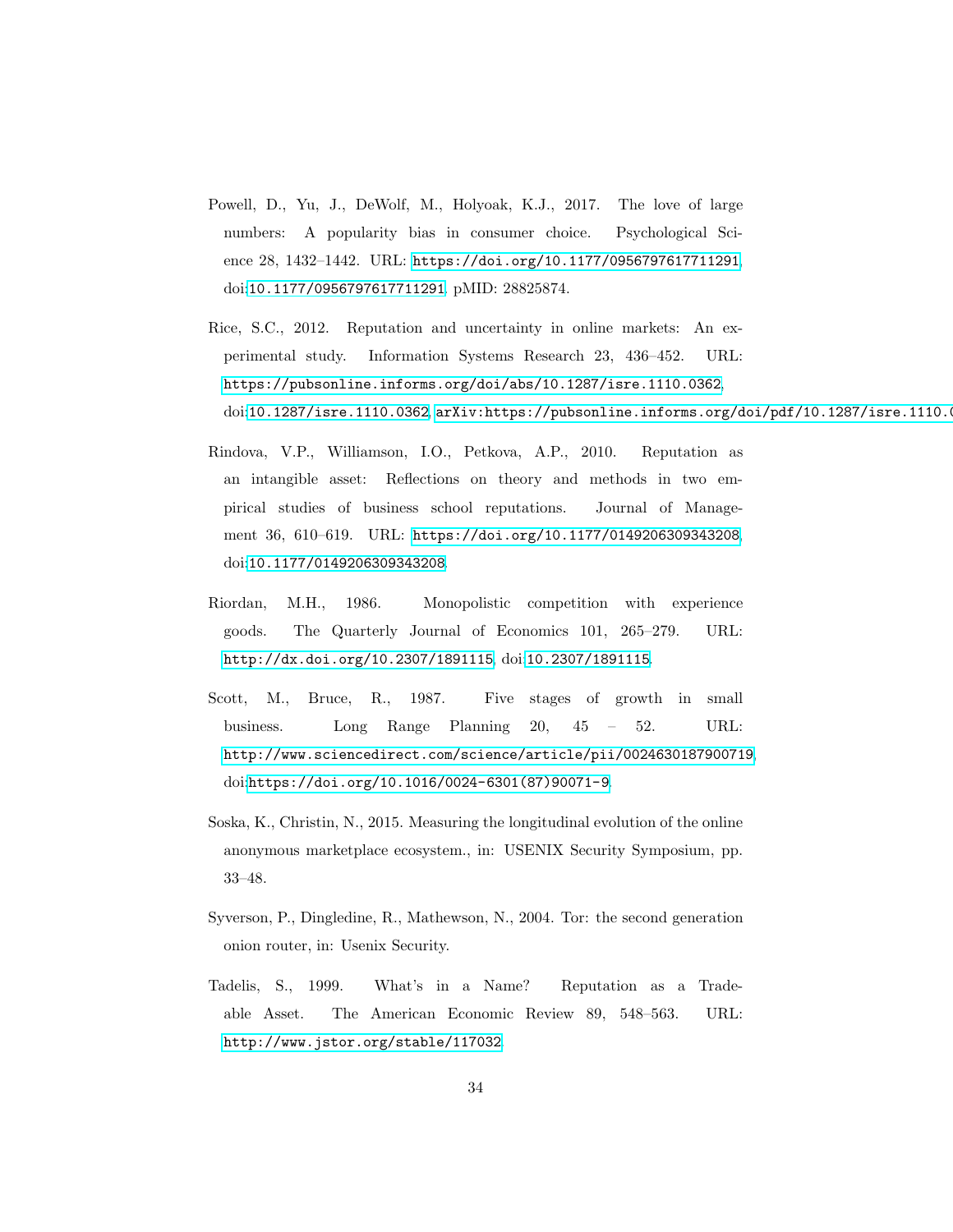- <span id="page-34-3"></span>Tadelis, S., 2016. Reputation and Feedback Systems in Online Platform Markets. Annual Review of Economics 8, 321–340. URL: <https://doi.org/10.1146/annurev-economics-080315-015325>, doi:[10.1146/annurev-economics-080315-015325](http://dx.doi.org/10.1146/annurev-economics-080315-015325).
- <span id="page-34-1"></span>Van Hout, M.C., Bingham, T., 2013. 'surfing the silk road': A study of users' experiences. International Journal of Drug Policy 24, 524 – 529. URL: <http://www.sciencedirect.com/science/article/pii/S0955395913001369>, doi:[https://doi.org/10.1016/j.drugpo.2013.08.011](http://dx.doi.org/https://doi.org/10.1016/j.drugpo.2013.08.011).
- <span id="page-34-2"></span>Van Hout, M.C., Bingham, T., 2014. Responsible vendors, intelligent consumers: Silk road, the online revolution in drug trading. International Journal of Drug Policy 25, 183 – 189. URL: <http://www.sciencedirect.com/science/article/pii/S0955395913001722>, doi:[https://doi.org/10.1016/j.drugpo.2013.10.009](http://dx.doi.org/https://doi.org/10.1016/j.drugpo.2013.10.009).
- <span id="page-34-4"></span>Wagner, R.A., 2016. Does feedback to business-plans impact new ventures? evidence from a field experiment. Working Paper .
- <span id="page-34-6"></span>Webb, J.W., Tihanyi, L., Ireland, R.D., Sirmon, D.G., 2009. You say illegal, i say legitimate: Entrepreneurship in the informal economy. Academy of Management Review 34, 492– 510. URL: <https://doi.org/10.5465/amr.2009.40632826>, doi:[10.5465/amr.2009.40632826](http://dx.doi.org/10.5465/amr.2009.40632826), [arXiv:https://doi.org/10.5465/amr.2009.40632826](http://arxiv.org/abs/https://doi.org/10.5465/amr.2009.40632826).
- <span id="page-34-0"></span>Weigelt, K., Camerer, C., 1988. Reputation and corporate strategy: A review of recent theory and applications. Strategic Management Journal 9, 443–454. URL: <http://dx.doi.org/10.1002/smj.4250090505>, doi:[10.1002/smj.4250090505](http://dx.doi.org/10.1002/smj.4250090505).
- <span id="page-34-5"></span>Wennberg, K., Delmar, F., McKelvie, A., 2016. Variable risk preferences in new firm growth and survival. Journal of Business Venturing 31,  $408 - 427$ . URL: <http://www.sciencedirect.com/science/article/pii/S088390261630009X>, doi:[https://doi.org/10.1016/j.jbusvent.2016.05.001](http://dx.doi.org/https://doi.org/10.1016/j.jbusvent.2016.05.001).